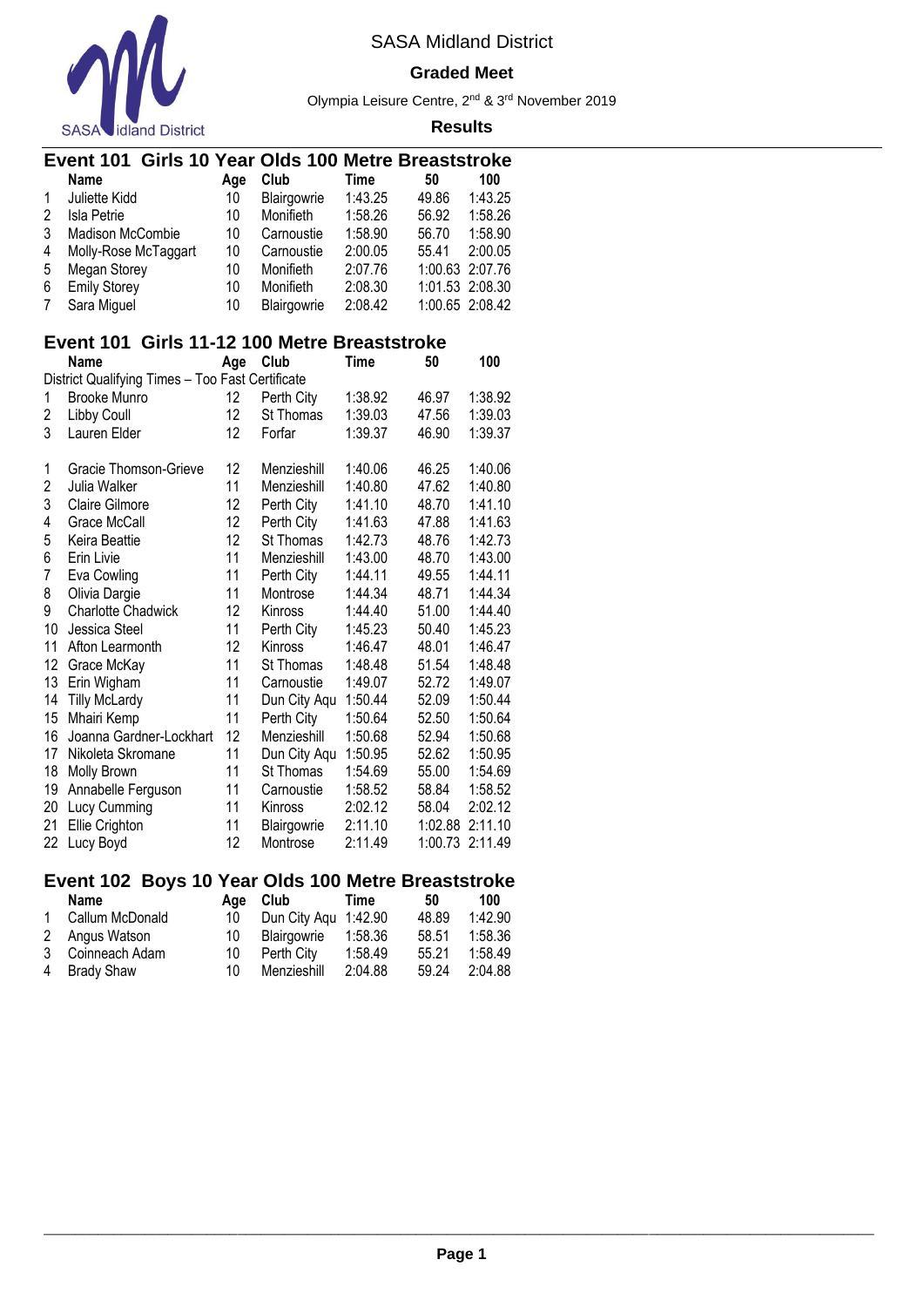

#### **Graded Meet**

Olympia Leisure Centre, 2nd & 3rd November 2019

#### **Results**

|   | Event 102 Boys 11-12 100 Metre Breaststroke      |                   |                  |         |       |         |  |  |  |  |  |
|---|--------------------------------------------------|-------------------|------------------|---------|-------|---------|--|--|--|--|--|
|   | <b>Name</b>                                      | Age               | Club             | Time    | 50    | 100     |  |  |  |  |  |
|   | District Qualifying Times - Too Fast Certificate |                   |                  |         |       |         |  |  |  |  |  |
| 1 | Kaleb Simpson                                    | 11                | Montrose         | 1:35.45 | 45.38 | 1:35.45 |  |  |  |  |  |
| 2 | Jackson Shaw                                     | 12                | Menzieshill      | 1:36.20 | 46.29 | 1:36.20 |  |  |  |  |  |
| 3 | <b>Thomas Pritchard</b>                          | 11                | Kinross          | 1:39.82 | 47.83 | 1:39.82 |  |  |  |  |  |
| 1 | Duncan Crichton                                  | 12                | Kinross          | 1:44.98 | 49.19 | 1:44.98 |  |  |  |  |  |
| 2 | Glen Downey                                      | 11                | Blairgowrie      | 1:48.31 | 50.50 | 1:48.31 |  |  |  |  |  |
| 3 | Euan Webster                                     | 11                | Monifieth        | 1:50.97 | 51.48 | 1:50.97 |  |  |  |  |  |
| 4 | Leon Harley                                      | 11                | <b>St Thomas</b> | 1:52.36 | 53.07 | 1:52.36 |  |  |  |  |  |
| 5 | Hamish Queen                                     | $12 \overline{ }$ | Perth City       | 1:54.52 | 53.81 | 1:54.52 |  |  |  |  |  |
| 6 | Jack Boyd                                        | 11                | Montrose         | 1:59.05 | 54.80 | 1:59.05 |  |  |  |  |  |

# **Event 103 Girls 13 Year Olds 100 Metre Butterfly**

|   | Name                                             | Age | Club        | Time    | 50    | 100     |
|---|--------------------------------------------------|-----|-------------|---------|-------|---------|
|   | District Qualifying Times - Too Fast Certificate |     |             |         |       |         |
|   | <b>Holly Blundell</b>                            | 13  | Perth City  | 1:20.57 | 37.32 | 1:20.57 |
|   |                                                  |     |             |         |       |         |
|   | <b>Ruby McIntee</b>                              | 13  | Menzieshill | 1:28.31 | 39.32 | 1:28.31 |
| 2 | Katie Leonard                                    | 13  | Kinross     | 1:38.03 | 44.16 | 1:38.03 |
| 3 | Micaela Reid                                     | 13  | Montrose    | 1:38.72 | 44.57 | 1:38.72 |
| 4 | Dreanna Norris                                   | 13  | Perth City  | 1:39.74 | 44.06 | 1:39.74 |
| 5 | Orla Faherty                                     | 13  | Montrose    | 1:40.47 | 44.77 | 1:40.47 |
| 6 | Katelyn Clark                                    | 13  | St Thomas   | 1:48.92 | 49.65 | 1:48.92 |

### **Event 103 Girls 14 Year Olds 100 Metre Butterfly**

| Name                         | Aae | Club        | Time    | 50    | 100     |
|------------------------------|-----|-------------|---------|-------|---------|
| Alana Gruneberg-MacKenzie 14 |     | Blairgowrie | 1:22.99 | 37.07 | 1:22.99 |
| 2 Ruby Stevenson             | 14  | Blairgowrie | 1:24.67 | 38.26 | 1:24.67 |
| 3 Amelia Winiarska           | 14  | Forfar      | 1:38.45 | 45.30 | 1:38.45 |
| 4 Edina Johnston             | 14  | Carnoustie  | 1:48.89 | 48.54 | 1:48.89 |

### **Event 103 Girls 15 & Over 100 Metre Butterfly**

|              | <b>Name</b>                                      | Age | Club        | Time    | 50    | 100     |  |  |  |  |
|--------------|--------------------------------------------------|-----|-------------|---------|-------|---------|--|--|--|--|
|              | District Qualifying Times - Too Fast Certificate |     |             |         |       |         |  |  |  |  |
|              | Melissa Lumsden                                  | 16  | Monifieth   | 1:18.62 | 36.58 | 1:18.62 |  |  |  |  |
| $\mathbf{1}$ | Rhona Mason                                      | 15  | Kinross     | 1:25.80 | 39.46 | 1:25.80 |  |  |  |  |
| 2            | Samantha Morrison                                | 15  | Forfar      | 1:26.17 | 37.83 | 1:26.17 |  |  |  |  |
| 3            | Caitlin Downey                                   | 15  | Blairgowrie | 1:32.76 | 39.42 | 1:32.76 |  |  |  |  |
| 4            | <b>Beth Greig</b>                                | 19  | St Thomas   | 2:07.86 | 57.26 | 2:07.86 |  |  |  |  |

### **Event 104 Boys 13 Year Olds 100 Metre Butterfly**

| Name              | Age Club              | Time | 50 | 100           |
|-------------------|-----------------------|------|----|---------------|
| 1 Haydyn Stirling | 13 St Thomas  1:29.87 |      |    | 40.84 1:29.87 |

# **Event 104 Boys 14 Year Olds 100 Metre Butterfly**

| Name            | Age Club  | Time    | 50 | 100           |
|-----------------|-----------|---------|----|---------------|
| Nathan Crighton | 14 Forfar | 1:23.28 |    | 36.50 1:23.28 |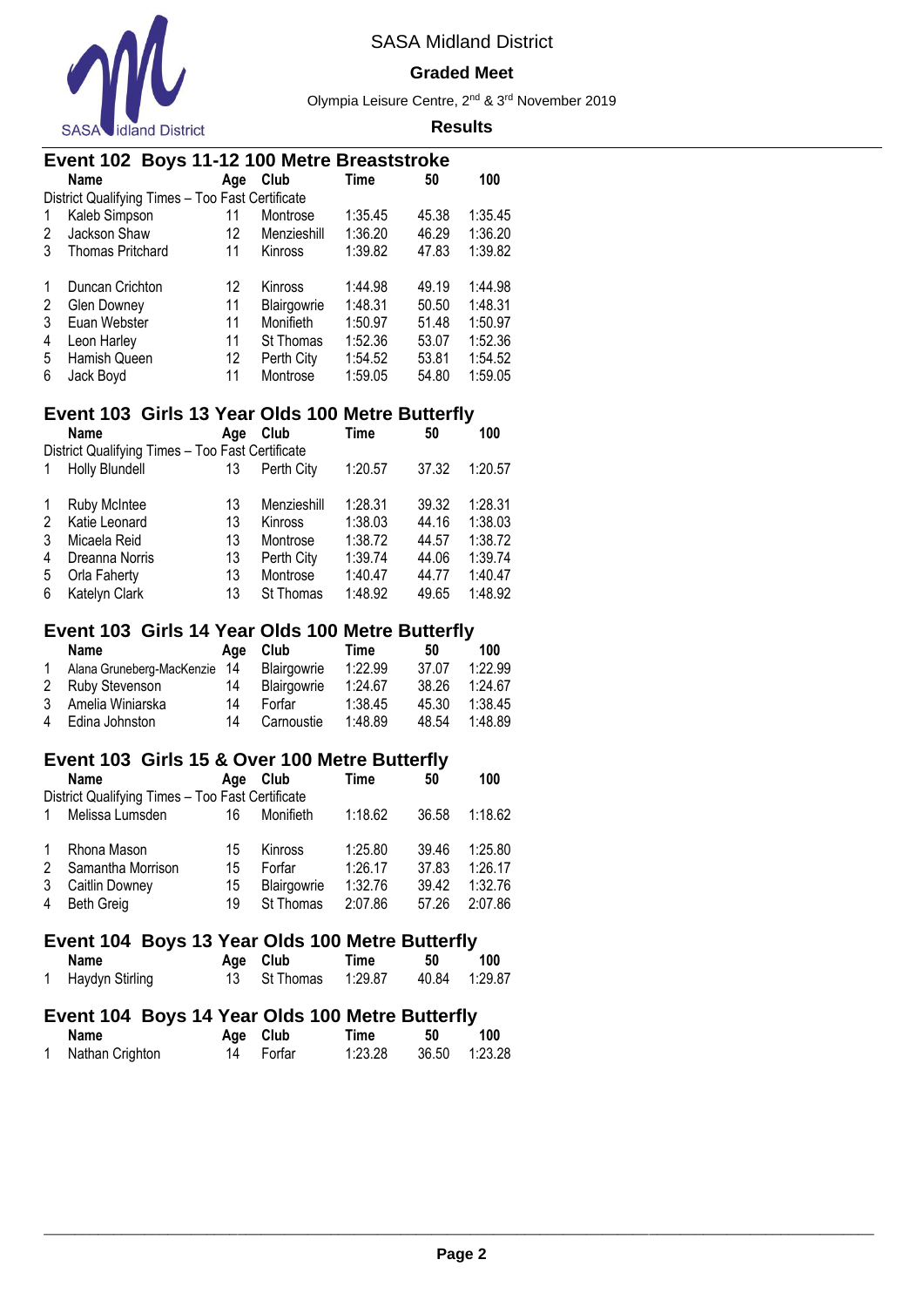

#### **Graded Meet**

Olympia Leisure Centre, 2nd & 3rd November 2019

#### **Results**

|              | Event 104 Boys 15 & Over 100 Metre Butterfly      |     |                      |         |       |         |     |     |  |  |
|--------------|---------------------------------------------------|-----|----------------------|---------|-------|---------|-----|-----|--|--|
|              | Name                                              | Age | Club                 | Time    | 50    | 100     |     |     |  |  |
|              | District Qualifying Times - Too Fast Certificate  |     |                      |         |       |         |     |     |  |  |
| $\mathbf{1}$ | Andrew Venter                                     | 15  | Perth City           | 1:12.80 | 32.62 | 1:12.80 |     |     |  |  |
| 1            | Adam Paterson                                     | 16  | Montrose             | 1:18.27 | 36.30 | 1:18.27 |     |     |  |  |
|              | 2 Adam Phillips                                   | 15  | Dun City Agu 1:22.86 |         | 36.97 | 1:22.86 |     |     |  |  |
|              | Event 105 Girls 10 Year Olds 200 Metre Backstroke |     |                      |         |       |         |     |     |  |  |
|              | <b>Name</b>                                       | Age | Club                 | Time    | 50    | 100     | 150 | 200 |  |  |

| <b>Name</b>                                      |    | Age Club            | l ime   | 50 | 100 | 150                              | 200 |
|--------------------------------------------------|----|---------------------|---------|----|-----|----------------------------------|-----|
| District Qualifying Times - Too Fast Certificate |    |                     |         |    |     |                                  |     |
| 1 Isla Petrie                                    | 10 | Monifieth           | 3:05.33 |    |     | 44.12 1:31.89 2:20.01 3:05.33    |     |
|                                                  |    |                     |         |    |     |                                  |     |
| 1 Juliette Kidd                                  | 10 | Blairgowrie 3:13.31 |         |    |     | 46.13  1:36.22  2:27.26  3:13.31 |     |

### **Event 105 Girls 11-12 200 Metre Backstroke**

|     | <b>Name</b>                                      | Age | Club         | Time    | 50    | 100     | 150     | 200     |
|-----|--------------------------------------------------|-----|--------------|---------|-------|---------|---------|---------|
|     | District Qualifying Times - Too Fast Certificate |     |              |         |       |         |         |         |
| 1   | Katie Fraser                                     | 12. | Kinross      | 2:58.17 | 42.40 | 1:27.88 | 2:14.29 | 2:58.17 |
| 1   | Lia Pert                                         | 12  | St Thomas    | 3:07.07 | 42.92 | 1:30.86 | 2:20.37 | 3:07.07 |
| 2   | Brooke Munro                                     | 12  | Perth City   | 3:10.43 | 45.21 | 1:34.35 | 2:24.01 | 3:10.43 |
| 3   | <b>Charlotte Chadwick</b>                        | 12  | Kinross      | 3:13.74 | 46.10 | 1:36.47 | 2:26.14 | 3:13.74 |
| 4   | Gracie Thomson-Grieve                            | 12  | Menzieshill  | 3:14.34 | 44.68 | 1:34.39 | 2:25.78 | 3:14.34 |
| 5   | Olivia Kemp                                      | 12  | Blairgowrie  | 3:15.16 | 45.45 | 1:33.45 | 2:24.34 | 3:15.16 |
| 6   | Olivia Dargie                                    | 11  | Montrose     | 3:22.98 | 50.19 | 1:41.68 | 2:34.16 | 3:22.98 |
| 7   | Joanna Gardner-Lockhart                          | 12  | Menzieshill  | 3:28.27 | 49.28 | 1:43.63 | 2:39.14 | 3:28.27 |
| 8   | Erin Wigham                                      | 11  | Carnoustie   | 3:29.63 | 50.04 | 1:42.61 | 2:38.16 | 3:29.63 |
| 9   | Lucy Cumming                                     | 11  | Kinross      | 3:31.68 | 51.08 | 1:45.89 | 2:40.53 | 3:31.68 |
| 10  | Molly Brown                                      | 11  | St Thomas    | 3:39.12 | 52.90 | 1:48.78 | 2:44.81 | 3:39.12 |
| --- | Ellie Crighton                                   | 11  | Blairgowrie  | DQ      |       |         |         |         |
| --- | <b>Tilly McLardy</b>                             | 11  | Dun City Aqu | DQ      |       |         |         |         |
| --- | Faye Aitchison                                   | 11  | Dun City Aqu | DQ      |       |         |         |         |
|     | --- Cara Smeaton                                 | 11  | Forfar       | DQ      |       |         |         |         |

### **Event 105 Girls 13 Year Olds 200 Metre Backstroke**

|                                                  |            |                       | Time               | 50             | 100                           | 150                                        | 200     |  |  |
|--------------------------------------------------|------------|-----------------------|--------------------|----------------|-------------------------------|--------------------------------------------|---------|--|--|
| District Qualifying Times - Too Fast Certificate |            |                       |                    |                |                               |                                            |         |  |  |
| 1 Kayla Bain                                     | 13.        | Menzieshill 2:52.35   |                    |                | 40.44 1:24.51 2:09.50 2:52.35 |                                            |         |  |  |
| 1 Dreanna Norris<br>2 Katie Leonard              | 13.<br>13. | Perth City<br>Kinross | 3:10.19<br>3:21.05 | 44.13<br>45.81 |                               | 1:33.02 2:22.80<br>1:36.56 2:30.65 3:21.05 | 3:10.19 |  |  |

# **Event 105 Girls 14 Year Olds 200 Metre Backstroke**

| Name                                             | Age Club               | Time    | 50 | 100 | 150                           | 200 |
|--------------------------------------------------|------------------------|---------|----|-----|-------------------------------|-----|
| Alana Gruneberg-MacKenzie 14 Blairgowrie 3:00.04 |                        |         |    |     | 41.54 1:27.04 2:14.10 3:00.04 |     |
| 2 Ruby Stevenson                                 | 14 Blairgowrie 3:12.13 |         |    |     | 44.45 1:32.88 2:23.32 3:12.13 |     |
| 3 Edina Johnston                                 | 14 Carnoustie          | 3:20.28 |    |     | 48.66 1:39.44 2:30.83 3:20.28 |     |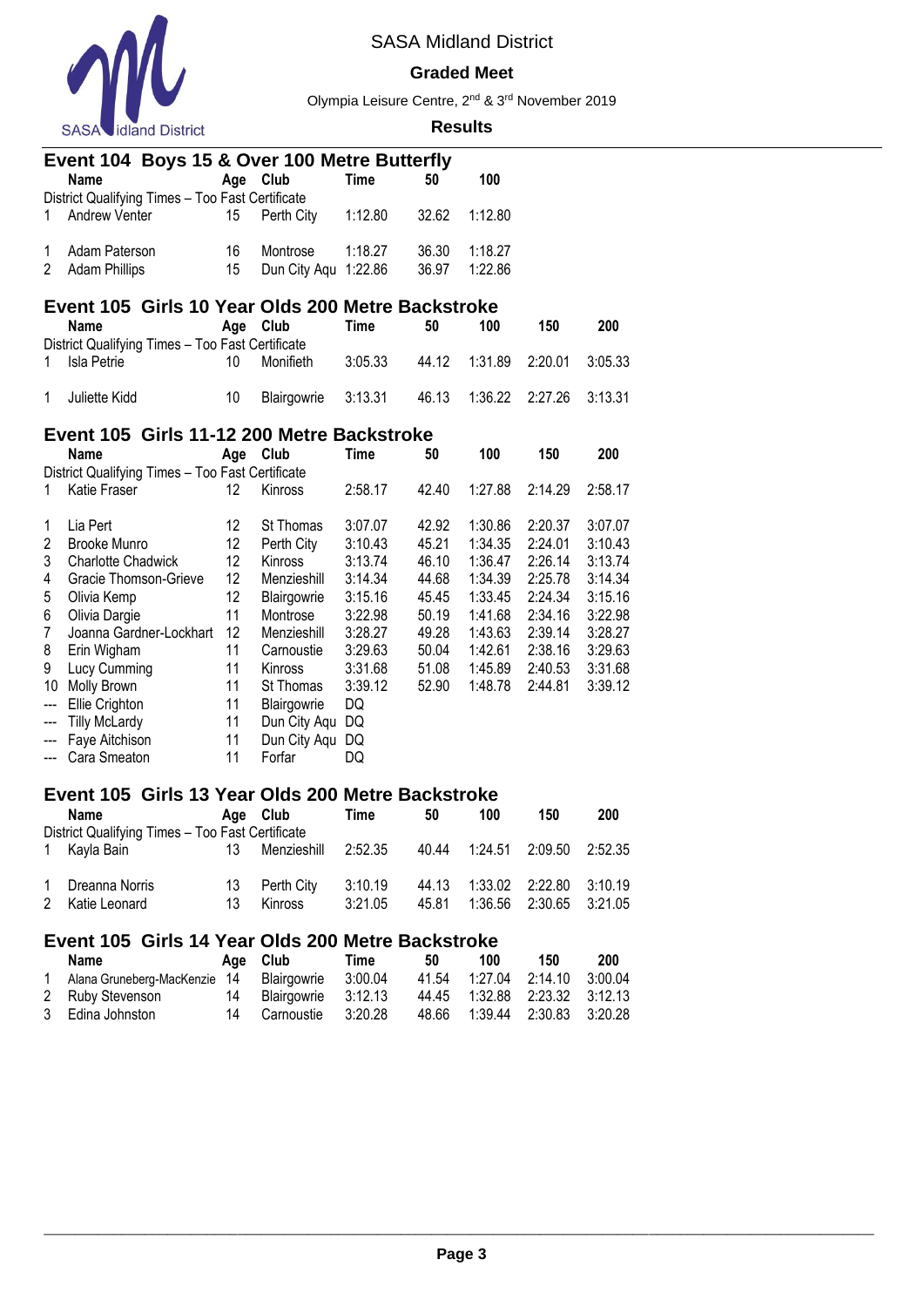

### **Graded Meet**

Olympia Leisure Centre, 2nd & 3rd November 2019

| 1<br>$\overline{2}$<br>1<br>2<br>3<br>1<br>2 | Name<br>District Qualifying Times - Too Fast Certificate<br>Melissa Lumsden<br>Carolyn Rae<br>Caitlin Downey<br>Rebecca Spalding<br><b>Kirsty Reid</b> | 16<br>15<br>15<br>16 | Age Club<br>Monifieth<br>Monifieth<br>Blairgowrie | Time<br>2:44.81<br>2:46.87 | 50<br>39.91<br>38.85 | 100<br>1:22.05<br>1:21.87 | 150<br>2:04.10 | 200<br>2:44.81 |     |     |     |
|----------------------------------------------|--------------------------------------------------------------------------------------------------------------------------------------------------------|----------------------|---------------------------------------------------|----------------------------|----------------------|---------------------------|----------------|----------------|-----|-----|-----|
|                                              |                                                                                                                                                        |                      |                                                   |                            |                      |                           |                |                |     |     |     |
|                                              |                                                                                                                                                        |                      |                                                   |                            |                      |                           |                |                |     |     |     |
|                                              |                                                                                                                                                        |                      |                                                   |                            |                      |                           |                | 2:46.87        |     |     |     |
|                                              |                                                                                                                                                        |                      |                                                   |                            |                      |                           | 2:05.53        |                |     |     |     |
|                                              |                                                                                                                                                        |                      |                                                   | 2:52.59                    | 39.07                | 1:22.03                   | 2:07.58        | 2:52.59        |     |     |     |
|                                              |                                                                                                                                                        |                      | Menzieshill                                       | 2:55.37                    | 40.91                | 1:26.15                   | 2:11.73        | 2:55.37        |     |     |     |
|                                              |                                                                                                                                                        | 15                   | Forfar                                            | 3:11.47                    | 46.27                | 1:35.49                   | 2:24.14        | 3:11.47        |     |     |     |
|                                              |                                                                                                                                                        |                      |                                                   |                            |                      |                           |                |                |     |     |     |
|                                              | Event 106 Boys 10 Year Olds 200 Metre Backstroke<br><b>Name</b>                                                                                        | Age                  | Club                                              | Time                       | 50                   | 100                       | 150            | 200            |     |     |     |
|                                              | Calum McKenzie                                                                                                                                         | 10                   | Perth City                                        | 3:32.45                    | 48.82                | 1:42.73                   | 2:38.12        | 3:32.45        |     |     |     |
|                                              | Eden Reid                                                                                                                                              | 10                   | Dun City Aqu 3:34.14                              |                            | 50.57                | 1:43.93                   | 2:40.16        | 3:34.14        |     |     |     |
|                                              |                                                                                                                                                        |                      |                                                   |                            |                      |                           |                |                |     |     |     |
|                                              | Event 106 Boys 11-12 200 Metre Backstroke                                                                                                              |                      |                                                   |                            |                      |                           |                |                |     |     |     |
|                                              | Name<br>District Qualifying Times - Too Fast Certificate                                                                                               |                      | Age Club                                          | Time                       | 50                   | 100                       | 150            | 200            |     |     |     |
| 1                                            | Alexander McGregor                                                                                                                                     | 11                   | Perth City                                        | 3:05.82                    | 42.63                | 1:29.51                   | 2:17.49        | 3:05.82        |     |     |     |
|                                              |                                                                                                                                                        |                      |                                                   |                            |                      |                           |                |                |     |     |     |
| 1                                            | Ruaridh Findlay                                                                                                                                        | 11                   | Dun City Aqu 3:19.56                              |                            | 46.55                | 1:38.39                   | 2:29.70        | 3:19.56        |     |     |     |
| 2                                            | Glen Downey                                                                                                                                            | 11                   | Blairgowrie                                       | 3:30.45                    | 49.04                | 1:42.92                   | 2:38.31        | 3:30.45        |     |     |     |
| 3                                            | Leon Harley                                                                                                                                            | 11                   | St Thomas                                         | 3:33.96                    | 48.00                | 1:37.94                   | 2:38.01        | 3:33.96        |     |     |     |
| 4                                            | Gavin Aitchison                                                                                                                                        | 11                   | Dun City Aqu 3:38.55                              |                            | 50.59                | 1:47.95                   | 2:45.56        | 3:38.55        |     |     |     |
|                                              | Event 106 Boys 13 Year Olds 200 Metre Backstroke                                                                                                       |                      |                                                   |                            |                      |                           |                |                |     |     |     |
|                                              | <b>Name</b>                                                                                                                                            |                      | Age Club                                          | Time                       | 50                   | 100                       | 150            | 200            |     |     |     |
|                                              | District Qualifying Times - Too Fast Certificate                                                                                                       |                      |                                                   |                            |                      |                           |                |                |     |     |     |
| 1                                            | Cameron Mitchell                                                                                                                                       | 13                   | St Thomas                                         | 2:40.36                    | 37.25                | 1:18.74                   | 2:00.11        | 2:40.36        |     |     |     |
| 2                                            | <b>Stuart Pritchard</b>                                                                                                                                | 13                   | Kinross                                           | 2:53.63                    | 40.76                | 1:26.49                   | 2:11.42        | 2:53.63        |     |     |     |
| 3                                            | <b>Will Shepherd</b>                                                                                                                                   | 13                   | Perth City                                        | 2:56.33                    | 41.28                | 1:26.77                   | 2:12.93        | 2:56.33        |     |     |     |
|                                              |                                                                                                                                                        |                      |                                                   |                            |                      |                           |                |                |     |     |     |
| 1                                            | Archie McKay                                                                                                                                           | 13                   | St Thomas                                         | 3:13.90                    | 43.84                | 1:33.23                   | 2:24.25        | 3:13.90        |     |     |     |
| ---                                          | Rhys Woodside                                                                                                                                          | 13                   | Perth City                                        | DQ                         |                      |                           |                |                |     |     |     |
| ---                                          | Haydyn Stirling                                                                                                                                        | 13                   | St Thomas                                         | DQ                         |                      |                           |                |                |     |     |     |
|                                              | Event 106 Boys 15 & Over 200 Metre Backstroke                                                                                                          |                      |                                                   |                            |                      |                           |                |                |     |     |     |
|                                              | Name                                                                                                                                                   |                      | Age Club                                          | Time                       | 50                   | 100                       | 150            | 200            |     |     |     |
|                                              | District Qualifying Times - Too Fast Certificate                                                                                                       |                      |                                                   |                            |                      |                           |                |                |     |     |     |
| 1                                            | Andrew Venter                                                                                                                                          | 15                   | Perth City                                        | 2:38.36                    | 36.67                | 1:16.92                   | 1:58.58        | 2:38.36        |     |     |     |
| 1                                            | Kerr McNally                                                                                                                                           | 15                   | Dun City Agu 3:22.92                              |                            |                      |                           | 2:23.75        | 3:22.92        |     |     |     |
|                                              | Event 107 Girls 10 Year Olds 400 Metre IM                                                                                                              |                      |                                                   |                            |                      |                           |                |                |     |     |     |
|                                              |                                                                                                                                                        |                      |                                                   |                            |                      |                           |                |                |     |     |     |
|                                              | Name                                                                                                                                                   | Age                  | Club                                              | Time                       | 50                   | 100                       | 150            | 200            | 250 | 300 | 350 |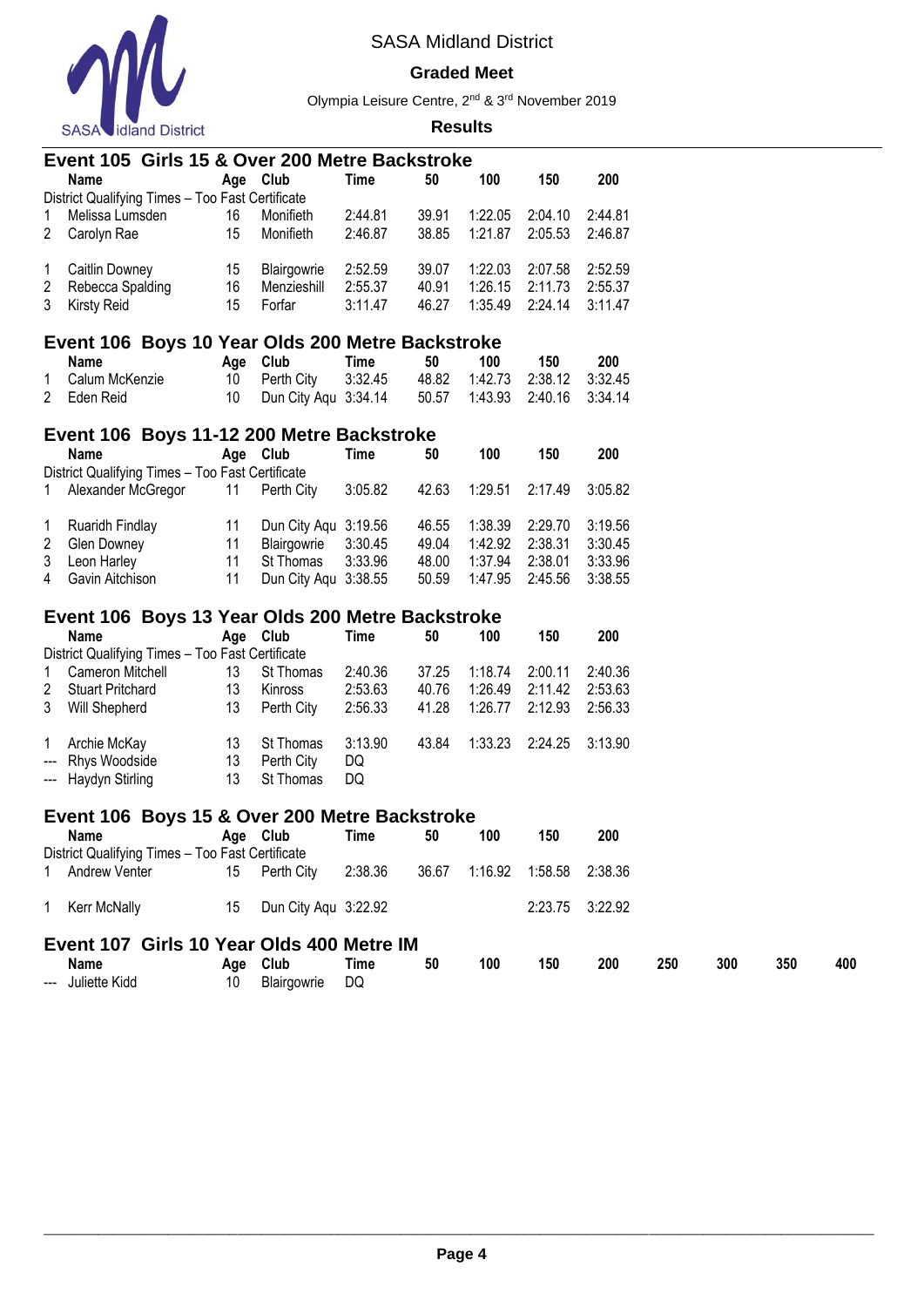

### **Graded Meet**

Olympia Leisure Centre, 2nd & 3rd November 2019

|                         | Event 107                                        |          | <b>Girls 11-12 400 Metre IM</b> |                    |                |                    |                    |         |                    |         |                    |                    |
|-------------------------|--------------------------------------------------|----------|---------------------------------|--------------------|----------------|--------------------|--------------------|---------|--------------------|---------|--------------------|--------------------|
|                         | <b>Name</b>                                      | Age      | <b>Club</b>                     | <b>Time</b>        | 50             | 100                | 150                | 200     | 250                | 300     | 350                | 400                |
|                         | District Qualifying Times - Too Fast Certificate |          |                                 |                    |                |                    |                    |         |                    |         |                    |                    |
| 1                       | Katherine Renfrew                                | 12       | Perth City                      | 5:58.49            | 38.55          | 1:26.73            | 2:10.73            | 2:53.86 | 3:48.54            | 4:43.37 | 5:22.08            | 5:58.49            |
| $\overline{\mathbf{c}}$ | <b>Taylor Smith</b>                              | 12       | St Thomas                       | 6:07.68            | 40.58          | 1:30.33            | 2:17.34            | 3:04.26 | 3:55.21            | 4:47.35 | 5:28.79            | 6:07.68            |
| 3                       | Libby Coull                                      | 12       | St Thomas                       | 6:20.79            | 41.54          | 1:31.05            | 2:18.53            | 3:04.90 | 4:01.25            | 4:56.59 | 5:39.53            | 6:20.79            |
| 4                       | Freya Bayer                                      | 12       | Perth City                      | 6:24.73            | 43.42          | 1:38.66            | 2:29.52            | 3:18.93 | 4:09.81            | 5:00.19 | 5:43.00            | 6:24.73            |
| 5                       | Taylor Mackenzie                                 | 12       | St Thomas                       | 6:30.64            | 43.11          | 1:35.31            | 2:24.35            | 3:13.45 | 4:10.90            | 5:08.61 | 5:51.11            | 6:30.64            |
| 1                       | Caitlin Wigham                                   | 12       | Carnoustie                      | 6:35.06            | 45.59          | 1:40.92            | 2:30.21            | 3:20.48 | 4:13.93            | 5:08.19 | 5:53.24            | 6:35.06            |
| $\sqrt{2}$              | Darci Reid                                       | 12       | Dun City Aqu 6:43.68            |                    | 43.63          | 1:38.36            | 2:28.86            | 3:18.26 | 4:15.73            | 5:14.34 | 5:59.26            | 6:43.68            |
| 3                       | Katie Fraser                                     | 12       | Kinross                         | 6:57.05            | 51.63          | 1:53.54            | 2:40.96            | 3:28.87 | 4:27.70            | 5:27.81 | 6:12.11            | 6:57.05            |
| 4                       | Keira Beattie                                    | 12       | St Thomas                       | 7:04.95            | 48.54          | 1:47.09            | 2:39.47            | 3:31.32 | 4:28.83            | 5:27.96 | 6:18.67            | 7:04.95            |
| 5                       | Zoe Neave                                        | 12       | Kinross                         | 7:15.90            | 48.52          | 1:46.99            | 2:40.07            | 3:33.93 | 4:37.13            | 5:42.99 | 6:30.31            | 7:15.90            |
| $6\phantom{1}6$         | Cara Smeaton                                     | 11       | Forfar                          | 7:48.71            | 56.10          | 2:00.31            | 2:56.90            | 3:50.78 | 4:56.91            | 6:00.84 | 6:54.96            | 7:48.71            |
| 7                       | Nikoleta Skromane                                | 11       | Dun City Aqu                    | 8:07.46            | 57.93          | 2:09.84            | 3:10.90            | 4:11.84 | 5:16.57            | 6:23.96 | 7:17.33            | 8:07.46            |
| ---                     | Molly Brown                                      | 11       | St Thomas                       | DQ                 |                |                    |                    |         |                    |         |                    |                    |
|                         | Event 107 Girls 13 Year Olds 400 Metre IM        |          |                                 |                    |                |                    |                    |         |                    |         |                    |                    |
|                         | Name                                             | Age      | <b>Club</b>                     | <b>Time</b>        | 50             | 100                | 150                | 200     | 250                | 300     | 350                | 400                |
|                         | District Qualifying Times - Too Fast Certificate |          |                                 |                    |                |                    |                    |         |                    |         |                    |                    |
| 1                       | Holly Blundell                                   | 13       | Perth City                      | 5:57.89            | 38.49          | 1:25.44            | 2:11.77            | 2:57.73 | 3:47.29            | 4:38.25 | 5:20.05            | 5:57.89            |
|                         |                                                  |          |                                 |                    |                |                    |                    | 3:08.19 |                    | 4:52.72 |                    |                    |
| 1                       | Zara Denson<br>Orla Faherty                      | 13<br>13 | Monifieth<br>Montrose           | 6:15.52<br>7:13.38 | 44.79<br>46.91 | 1:37.93<br>1:44.68 | 2:23.18<br>2:38.53 | 3:32.55 | 4:00.31<br>4:29.57 | 5:29.51 | 5:34.97<br>6:22.91 | 6:15.52<br>7:13.38 |
|                         |                                                  |          |                                 |                    |                |                    |                    |         |                    |         |                    |                    |
|                         | Event 107 Girls 14 Year Olds 400 Metre IM        |          |                                 |                    |                |                    |                    |         |                    |         |                    |                    |
|                         | <b>Name</b>                                      | Age      | Club                            | Time               | 50             | 100                | 150                | 200     | 250                | 300     | 350                | 400                |
| 1                       | Ruby Stevenson                                   | 14       | Blairgowrie                     | 6:35.78            | 44.73          | 1:38.30            | 2:29.19            | 3:18.87 | 4:11.64            | 5:04.86 | 5:51.67            | 6:35.78            |
|                         | Event 107 Girls 15 & Over 400 Metre IM           |          |                                 |                    |                |                    |                    |         |                    |         |                    |                    |
|                         | Name                                             | Age      | Club                            | <b>Time</b>        | 50             | 100                | 150                | 200     | 250                | 300     | 350                | 400                |
|                         | District Qualifying Times - Too Fast Certificate |          |                                 |                    |                |                    |                    |         |                    |         |                    |                    |
| 1                       | <b>Emily McGhee</b>                              | 16       | Carnoustie                      | 5:49.20            | 36.50          | 1:21.41            | 2:06.69            | 2:51.93 | 3:38.49            | 4:27.88 | 5:08.61            | 5:49.20            |
|                         |                                                  |          |                                 |                    |                |                    |                    |         |                    |         |                    |                    |
| 1                       | Carolyn Rae                                      | 15       | Monifieth                       | 5:57.10            | 39.91          | 1:27.77            | 2:12.30            | 2:57.89 | 3:46.48            | 4:36.83 | 5:18.04            | 5:57.10            |
| $\overline{\mathbf{c}}$ | Caitlin Downey                                   | 15       | Blairgowrie                     | 6:44.33            | 43.97          | 1:41.13            | 2:28.98            | 3:15.92 | 4:09.95            | 5:07.79 | 5:56.68            | 6:44.33            |
| 3                       | Rhona Mason                                      | 15       | Kinross                         | 6:59.50            | 42.18          | 1:33.57            | 2:30.94            | 3:26.11 | 4:24.80            | 5:25.39 | 6:14.79            | 6:59.50            |
|                         | Event 108 Boys 11-12 400 Metre IM                |          |                                 |                    |                |                    |                    |         |                    |         |                    |                    |
|                         | <b>Name</b>                                      |          | Age Club                        | <b>Time</b>        | 50             | 100                | 150                | 200     | 250                | 300     | 350                | 400                |
| 1                       | Duncan Crichton                                  | 12       | Kinross                         | 6:40.82            | 44.53          | 1:41.48            | 2:30.52            | 3:17.62 | 4:17.20            | 5:17.64 | 6:00.42            | 6:40.82            |
| 2                       | Thomas Pritchard                                 | 11       | Kinross                         | 6:46.46            | 47.37          | 1:47.53            | 2:34.63            | 3:21.29 | 4:19.46            | 5:17.39 | 6:03.71            | 6:46.46            |
| 3                       | Kaleb Simpson                                    | 11       | Montrose                        | 7:11.24            | 49.60          | 1:49.56            | 2:44.35            | 3:38.80 | 4:34.45            | 5:34.69 | 6:19.79            | 7:11.24            |
| 4                       | Hamish Queen                                     | 12       | Perth City                      | 7:38.81            | 50.35          | 1:58.59            | 2:50.56            | 3:42.66 | 4:48.08            | 5:55.11 | 6:48.29            | 7:38.81            |
| 5                       | Ross Hutchinson                                  | 11       | Monifieth                       | 7:43.38            | 48.04          | 1:53.67            | 2:55.98            | 3:53.73 | 4:59.80            | 6:06.69 | 6:56.27            | 7:43.38            |
|                         |                                                  |          |                                 |                    |                |                    |                    |         |                    |         |                    |                    |
|                         | Event 108 Boys 13 Year Olds 400 Metre IM         |          |                                 |                    |                |                    |                    |         |                    |         |                    |                    |
|                         | Name                                             |          | Age Club                        | <b>Time</b>        | 50             | 100                | 150                | 200     | 250                | 300     | 350                | 400                |
|                         | District Qualifying Times - Too Fast Certificate |          |                                 |                    |                |                    |                    |         |                    |         |                    |                    |
| 1                       | Cailean Thomson                                  | 13       | Kinross                         | 5:41.09            | 34.98          | 1:16.60            | 2:00.99            | 2:45.14 | 3:35.07            | 4:25.74 | 5:04.85            | 5:41.09            |
| $\overline{2}$          | Will Shepherd                                    | 13       | Perth City                      | 5:59.11            | 38.80          | 1:25.17            | 2:11.86            | 2:57.19 | 3:50.56            | 4:44.70 | 5:23.07            | 5:59.11            |
| 1                       | Haydyn Stirling                                  | 13       | St Thomas                       | 6:19.57            | 40.73          | 1:32.18            | 2:22.33            | 3:09.93 | 4:04.25            | 4:58.84 | 5:40.23            | 6:19.57            |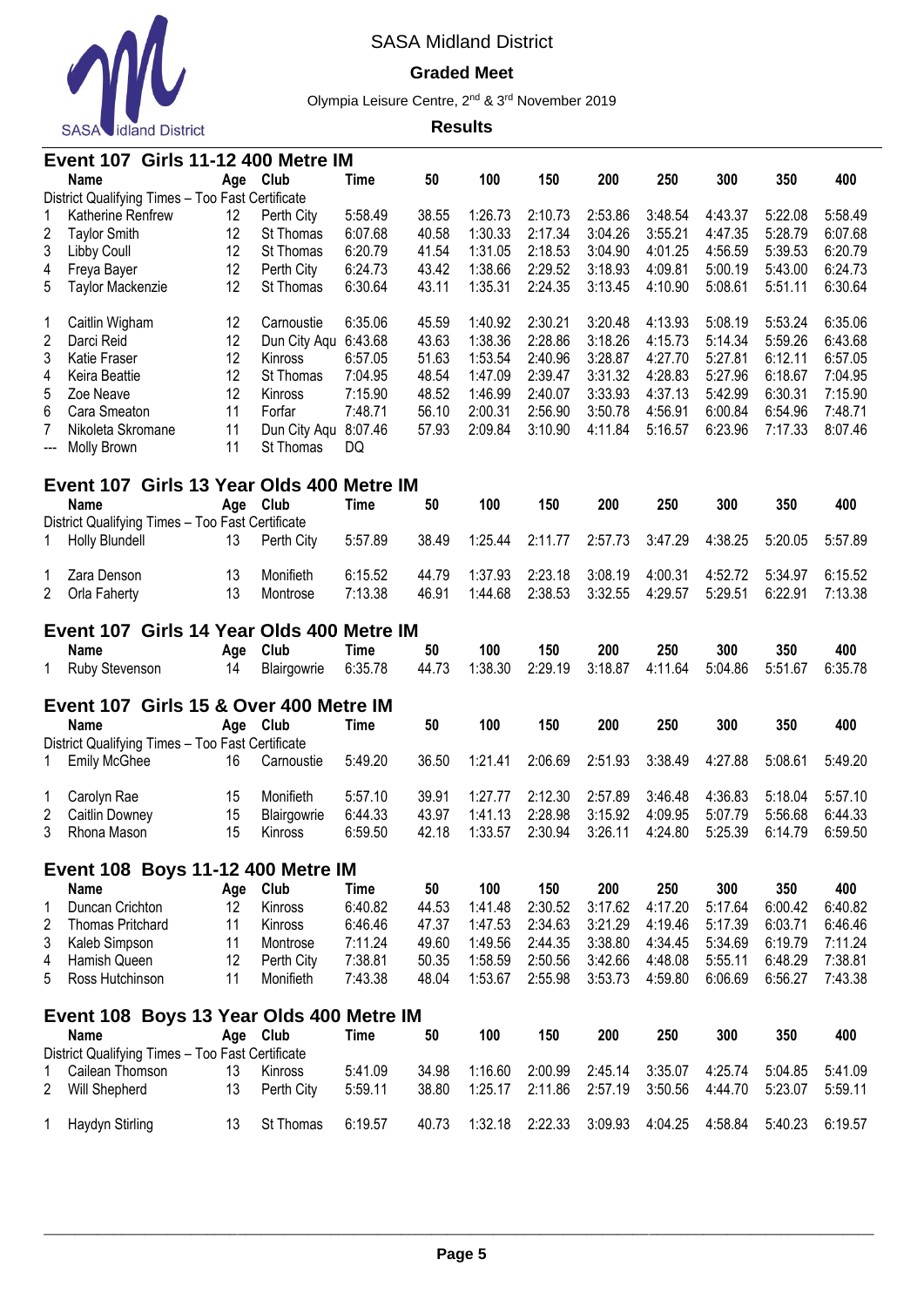

### **Graded Meet**

Olympia Leisure Centre, 2nd & 3rd November 2019

| Event 108 Boys 14 Year Olds 400 Metre IM |     |                      |         |       |         |         |         |         |         |         |         |
|------------------------------------------|-----|----------------------|---------|-------|---------|---------|---------|---------|---------|---------|---------|
| Name                                     | Aae | Club                 | Time    | 50    | 100     | 150     | 200     | 250     | 300     | 350     | 400     |
| Calum Brown                              | 14  | St Thomas            | 6:04.41 | 37.80 | 1:23.12 | 2:12.47 | 2:57.83 | 3:51.30 | 4:45.75 | 5:25.61 | 6:04.41 |
| Event 108 Boys 15 & Over 400 Metre IM    |     |                      |         |       |         |         |         |         |         |         |         |
| Name                                     | Aae | <b>Club</b>          | Time    | 50    | 100     | 150     | 200     | 250     | 300     | 350     | 400     |
| Adam Paterson                            | 16  | Montrose             | 6:18.13 | 38.37 | 1:25.69 | 2:16.03 | 3:03.48 | 3:57.80 | 4:51.49 | 5:37.31 | 6:18.13 |
| 2 Adam Phillips                          | 15  | Dun City Agu 6:21.00 |         | 39.92 | 1:29.53 | 2:16.04 | 3:02.77 | 3:57.38 | 4:54.86 | 5:40.24 | 6:21.00 |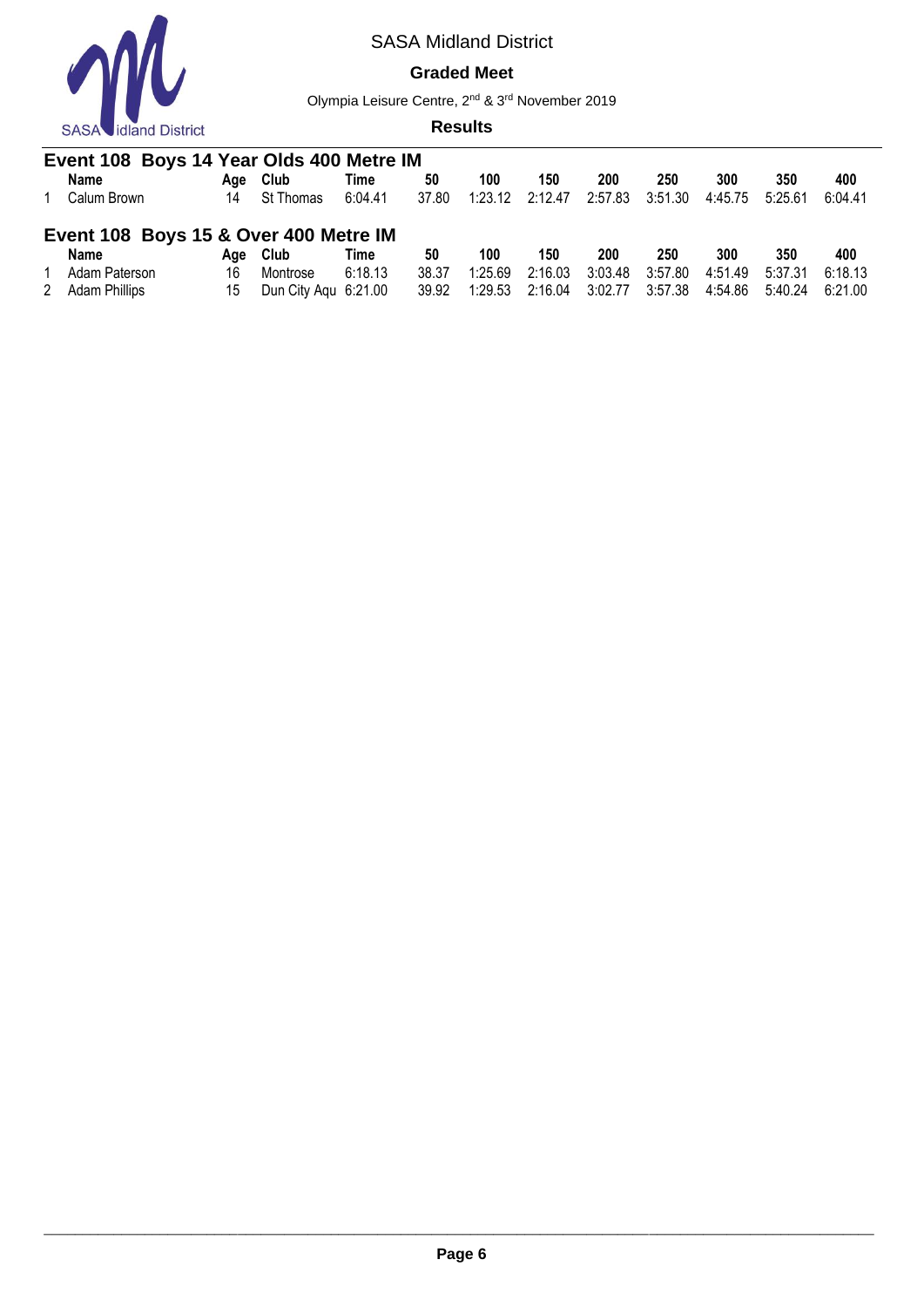

#### **Graded Meet**

Olympia Leisure Centre, 2nd & 3rd November 2019

#### **Results**

| Event 201 Boys 10 Year Olds 100 Metre Backstroke |              |  |             |      |
|--------------------------------------------------|--------------|--|-------------|------|
| <b>Nama</b>                                      | $\mathbf{A}$ |  | <b>Time</b> | 40 A |

|   | <b>Name</b>         | Aae | Club            | Time    | 50    | 100     |
|---|---------------------|-----|-----------------|---------|-------|---------|
| 1 | <b>Finlay Bruce</b> | 10  | Perth City      | 1:39.67 | 49.81 | 1:39.67 |
|   | 2 Calum McKenzie    | 10  | Perth Citv      | 1:41.97 | 49.14 | 1:41.97 |
|   | 3 George Bickerton  | 10  | Menzieshill     | 1:42.57 | 47.72 | 1:42.57 |
|   | 4 Brady Shaw        | 10. | Menzieshill     | 1:47.26 | 52.72 | 1:47.26 |
|   | --- Callum McDonald | 10. | Dun City Aqu DQ |         |       |         |

# **Event 201 Boys 11-12 100 Metre Backstroke**

|    | Name                                             | Age               | Club         | <b>Time</b> | 50    | 100     |
|----|--------------------------------------------------|-------------------|--------------|-------------|-------|---------|
|    | District Qualifying Times - Too Fast Certificate |                   |              |             |       |         |
| 1  | Alexander McGregor                               | 11                | Perth City   | 1:25.42     | 42.17 | 1:25.42 |
| 1  | Hamish Queen                                     | 12                | Perth City   | 1:31.35     | 45.23 | 1:31.35 |
| 2  | Leon Harley                                      | 11                | St Thomas    | 1:33.27     | 44.92 | 1:33.27 |
| 3  | Cameron Duncan                                   | $12 \overline{ }$ | Dun City Aqu | 1:34.73     | 45.92 | 1:34.73 |
| 4  | <b>Glen Downey</b>                               | 11                | Blairgowrie  | 1:35.77     | 46.95 | 1:35.77 |
| 5  | <b>Finlay Ridler</b>                             | 12                | Perth City   | 1:36.51     | 48.05 | 1:36.51 |
| 6  | Euan Webster                                     | 11                | Monifieth    | 1:36.86     | 46.20 | 1:36.86 |
| 7  | <b>Ruaridh Findlay</b>                           | 11                | Dun City Aqu | 1:39.57     | 48.33 | 1:39.57 |
| 8  | Kaleb Simpson                                    | 11                | Montrose     | 1:40.28     | 49.06 | 1:40.28 |
| 9  | Gavin Aitchison                                  | 11                | Dun City Aqu | 1:43.58     | 50.35 | 1:43.58 |
| 10 | Jack Boyd                                        | 11                | Montrose     | 1:46.97     | 50.62 | 1:46.97 |

### **Event 202 Girls 10 Year Olds 100 Metre Backstroke**

|   | <b>Name</b>          | Age | Club        | Time    | 50    | 100     |
|---|----------------------|-----|-------------|---------|-------|---------|
| 1 | <b>Isla Petrie</b>   | 10  | Monifieth   | 1:30.60 | 44.79 | 1:30.60 |
| 2 | Juliette Kidd        | 10  | Blairgowrie | 1:32.81 | 46.34 | 1:32.81 |
| 3 | Cara McMahon         | 10  | Menzieshill | 1:40.53 | 49.65 | 1:40.53 |
| 4 | Molly-Rose McTaggart | 10  | Carnoustie  | 1:41.52 | 48.35 | 1:41.52 |
| 5 | Madison McCombie     | 10  | Carnoustie  | 1:45.38 | 52.06 | 1:45.38 |
| 6 | Libby Wallace        | 10  | Menzieshill | 1:46.90 | 50.87 | 1:46.90 |
| 7 | Sara Miguel          | 10  | Blairgowrie | 1:48.86 |       |         |
| 8 | <b>Emily Storey</b>  | 10  | Monifieth   | 1:52.77 | 55.55 | 1:52.77 |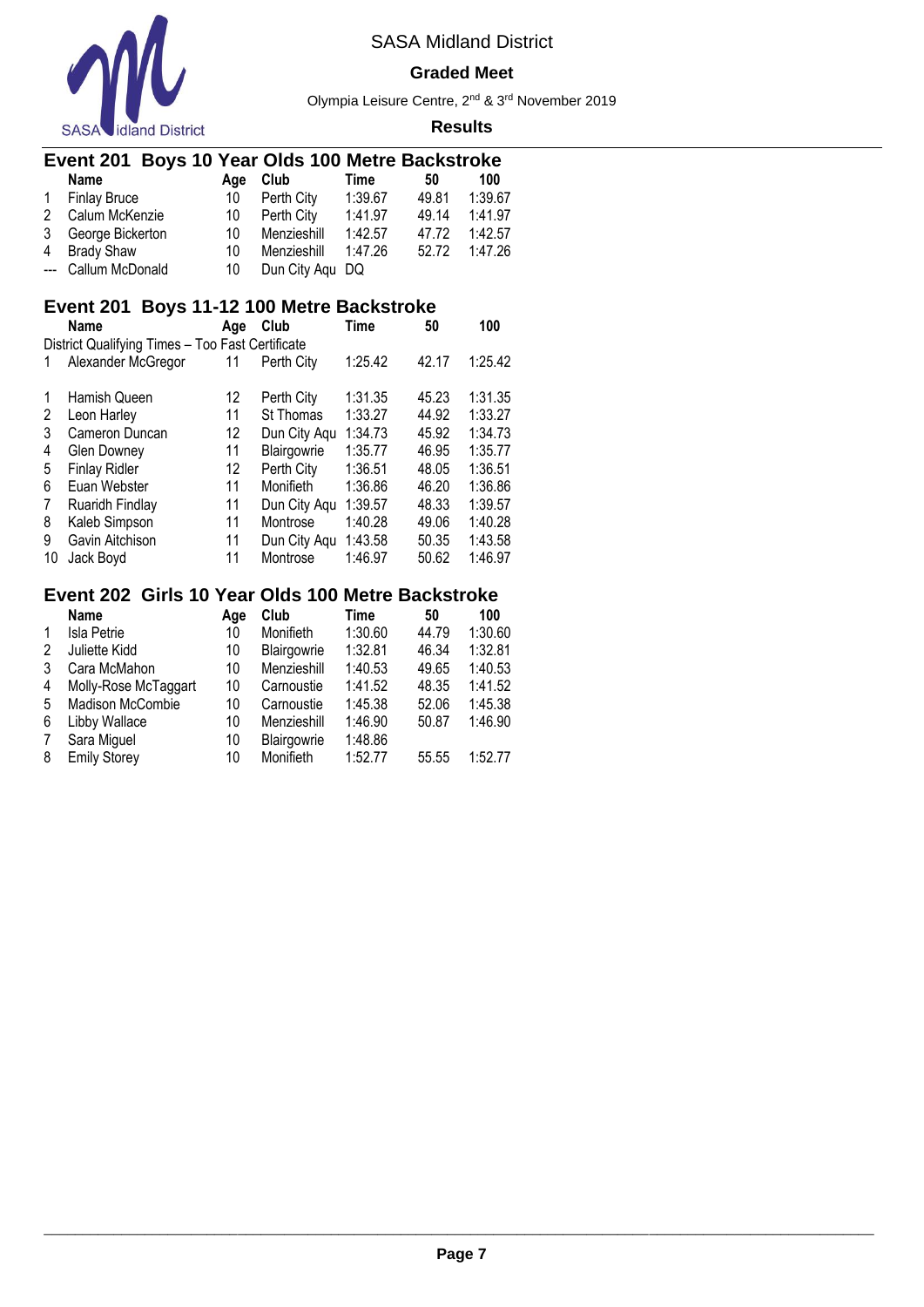

### **Graded Meet**

Olympia Leisure Centre, 2nd & 3rd November 2019

|                         | <b>OAOA WILLIAM DISLIIUL</b>                     |          |                      |             |       |         |  |  |  |  |
|-------------------------|--------------------------------------------------|----------|----------------------|-------------|-------|---------|--|--|--|--|
|                         | Event 202 Girls 11-12 100 Metre Backstroke       |          |                      |             |       |         |  |  |  |  |
|                         | <b>Name</b>                                      | Age      | Club                 | <b>Time</b> | 50    | 100     |  |  |  |  |
| 1                       | Jessica Steel                                    | 11       | Perth City           | 1:26.51     | 42.13 | 1:26.51 |  |  |  |  |
| 2                       | <b>Claire Gilmore</b>                            | 12       | Perth City           | 1:27.14     | 44.14 | 1:27.14 |  |  |  |  |
| 3                       | Caitlin Wigham                                   | 12       | Carnoustie           | 1:27.33     | 42.67 | 1:27.33 |  |  |  |  |
| 4                       | Lia Pert                                         | 12       | St Thomas            | 1:27.44     | 42.73 | 1:27.44 |  |  |  |  |
| 5                       | <b>Brooke Munro</b>                              | 12       | Perth City           | 1:28.91     | 43.69 | 1:28.91 |  |  |  |  |
| 6                       | <b>Charlotte Chadwick</b>                        | 12       | Kinross              | 1:30.92     | 44.63 | 1:30.92 |  |  |  |  |
| 7                       | Isla Kidd                                        | 11       | Blairgowrie          | 1:31.40     | 45.62 | 1:31.40 |  |  |  |  |
| 8                       | Zoe Neave                                        | 12       | Kinross              | 1:32.05     | 45.41 | 1:32.05 |  |  |  |  |
| 9                       | Julia Walker                                     | 11       | Menzieshill          | 1:33.38     | 45.82 | 1:33.38 |  |  |  |  |
| 10                      | Olivia Kemp                                      | 12       | Blairgowrie          | 1:33.44     | 45.70 | 1:33.44 |  |  |  |  |
| 11                      | Olivia Dargie                                    | 11       | Montrose             | 1:33.49     | 48.24 | 1:33.49 |  |  |  |  |
| 12                      | <b>Tilly McLardy</b>                             | 11       | Dun City Aqu         | 1:33.79     | 46.50 | 1:33.79 |  |  |  |  |
| 13                      | Eva Cowling                                      | 11       | Perth City           | 1:36.80     | 47.00 | 1:36.80 |  |  |  |  |
| 14                      | Joanna Gardner-Lockhart                          | 12       | Menzieshill          | 1:37.51     | 49.00 | 1:37.51 |  |  |  |  |
| 15                      | Zara Kidd                                        | 11       | Blairgowrie          | 1:38.23     | 49.57 | 1:38.23 |  |  |  |  |
| 16                      | Afton Learmonth                                  | 12       | Kinross              | 1:38.77     | 47.82 | 1:38.77 |  |  |  |  |
| 17                      | Hannah Wilson                                    | 12       | Kinross              | 1:40.56     | 49.97 | 1:40.56 |  |  |  |  |
| 18                      | Erin Wigham                                      | 11       | Carnoustie           | 1:40.58     | 50.14 | 1:40.58 |  |  |  |  |
| 19                      | Faye Aitchison                                   | 11       | Dun City Aqu         | 1:42.45     |       |         |  |  |  |  |
| 20                      | Lucy Cumming                                     | 11       | Kinross              | 1:43.63     | 51.41 | 1:43.63 |  |  |  |  |
| 21                      | Annabelle Ferguson                               | 11       | Carnoustie           | 1:45.93     | 52.01 | 1:45.93 |  |  |  |  |
| 22                      | Daisy Luhman                                     | 11       | Dun City Aqu         | 1:46.26     | 52.03 | 1:46.26 |  |  |  |  |
| 23                      | Molly Brown                                      | 11       | St Thomas            | 1:47.21     | 52.50 | 1:47.21 |  |  |  |  |
| 24                      | Nikoleta Skromane                                | 11       | Dun City Aqu         | 1:49.76     | 53.18 | 1:49.76 |  |  |  |  |
| 25                      | Ellie Crighton                                   | 11       | Blairgowrie          | 1:53.70     | 56.38 | 1:53.70 |  |  |  |  |
| 26                      | Lucy Boyd                                        | 12       | Montrose             | 2:01.10     | 54.64 | 2:01.10 |  |  |  |  |
|                         |                                                  |          |                      |             |       |         |  |  |  |  |
|                         | Event 203 Boys 13 Year Olds 100 Metre Freestyle  |          |                      |             |       |         |  |  |  |  |
|                         | <b>Name</b>                                      | Age      | Club                 | Time        | 50    | 100     |  |  |  |  |
|                         | District Qualifying Times - Too Fast Certificate |          |                      |             |       |         |  |  |  |  |
| 1                       | <b>Murray Hopkins</b>                            | 13       | Menzieshill          | 1:09.07     | 33.80 | 1:09.07 |  |  |  |  |
| 2                       | Hayden McKenzie                                  | 13       | Kinross              | 1:10.08     | 33.25 | 1:10.08 |  |  |  |  |
| 3                       | Dylan Wilson                                     | 13       | Forfar               | 1:10.30     | 33.59 | 1:10.30 |  |  |  |  |
|                         |                                                  |          |                      |             |       |         |  |  |  |  |
| 1                       | Haydyn Stirling                                  | 13       | St Thomas            | 1:14.45     | 35.79 | 1:14.45 |  |  |  |  |
| $\overline{\mathbf{c}}$ | <b>Stuart Pritchard</b>                          | 13       | Kinross              | 1:15.34     | 36.49 | 1:15.34 |  |  |  |  |
| 3                       | Nathan Black                                     | 13       | Dun City Aqu 1:22.28 |             | 39.71 | 1:22.28 |  |  |  |  |
| 4                       | Arran Sutherland                                 | 13       | Menzieshill          | 1:27.00     | 39.99 | 1:27.00 |  |  |  |  |
| 5                       | Leonard Skromans                                 | 13       | Dun City Aqu 1:32.65 |             | 42.64 | 1:32.65 |  |  |  |  |
|                         |                                                  |          |                      |             |       |         |  |  |  |  |
|                         | Event 203 Boys 14 Year Olds 100 Metre Freestyle  |          |                      |             |       |         |  |  |  |  |
|                         | <b>Name</b>                                      | Age      | Club                 | Time        | 50    | 100     |  |  |  |  |
| 1                       | Nathan Crighton                                  | 14       | Forfar               | 1:09.94     | 33.02 | 1:09.94 |  |  |  |  |
|                         |                                                  |          |                      |             |       |         |  |  |  |  |
|                         | Event 203 Boys 15 & Over 100 Metre Freestyle     |          |                      |             |       |         |  |  |  |  |
|                         | Name                                             | Age Club |                      | Time        | 50    | 100     |  |  |  |  |
|                         | District Qualifying Times - Too Fast Certificate |          |                      |             |       |         |  |  |  |  |
| 1                       | Keir Dryden                                      | 15       | Monifieth            | 59.77       | 28.24 | 59.77   |  |  |  |  |
|                         |                                                  |          |                      |             |       |         |  |  |  |  |
| 1                       | Andrew Venter                                    | 15       | Perth City           | 1:04.41     | 30.11 | 1:04.41 |  |  |  |  |
| 2                       | <b>Adam Phillips</b>                             | 15       | Dun City Aqu 1:08.56 |             | 32.35 | 1:08.56 |  |  |  |  |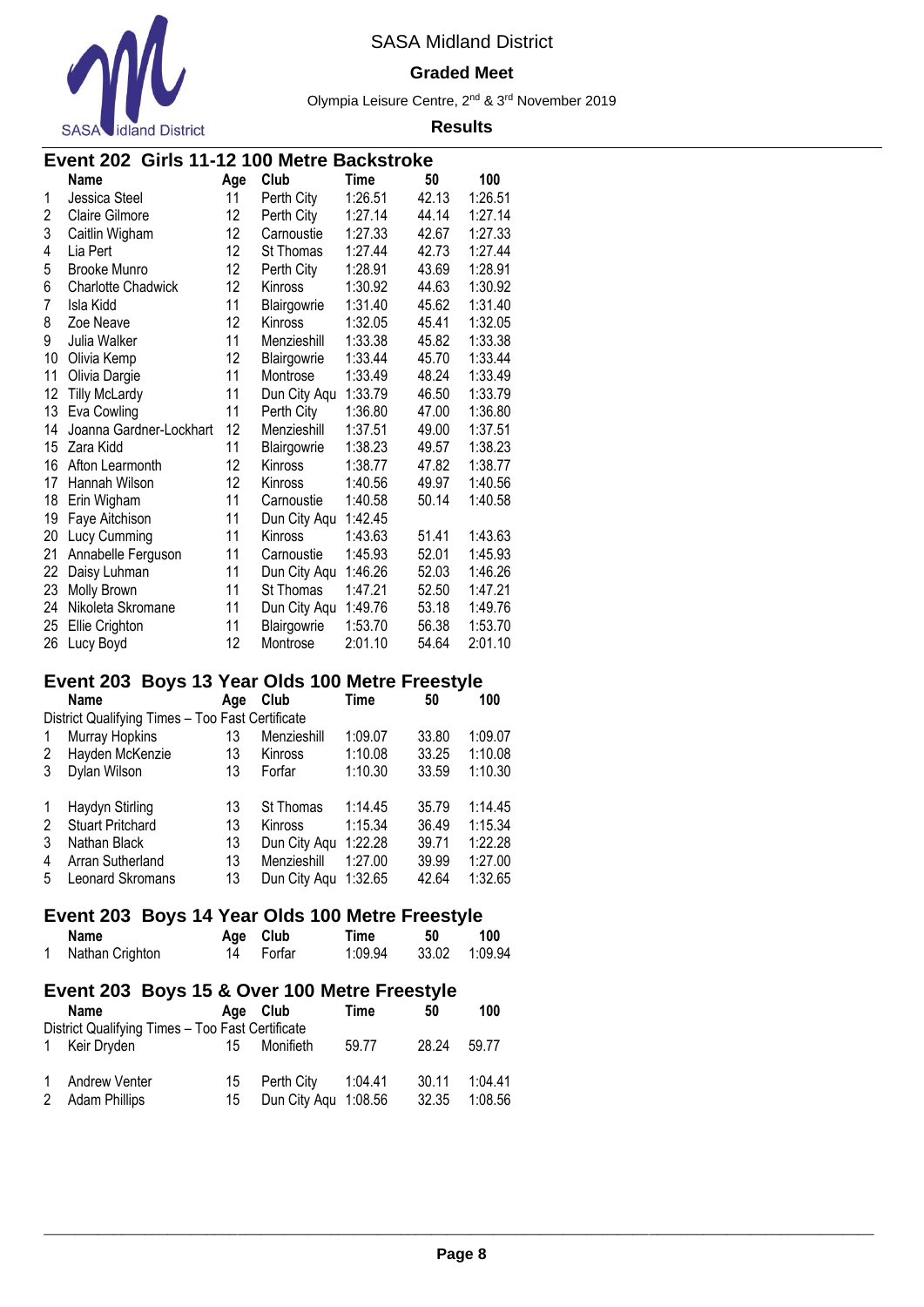

#### **Graded Meet**

Olympia Leisure Centre, 2nd & 3rd November 2019

#### **Results**

|    | Event 204 Girls 13 Year Olds 100 Metre Freestyle |     |            |         |       |         |  |  |  |
|----|--------------------------------------------------|-----|------------|---------|-------|---------|--|--|--|
|    | <b>Name</b>                                      | Age | Club       | Time    | 50    | 100     |  |  |  |
|    | District Qualifying Times - Too Fast Certificate |     |            |         |       |         |  |  |  |
| 1  | Ellie Kinnaird                                   | 13  | St Thomas  | 1:10.30 | 34.37 | 1:10.30 |  |  |  |
| 2  | <b>Bayley Morrison</b>                           | 13  | Forfar     | 1:10.94 | 34.57 | 1:10.94 |  |  |  |
| 3  | Macy Knight                                      | 13  | St Thomas  | 1:12.53 | 35.06 | 1:12.53 |  |  |  |
| 1  | Zara Denson                                      | 13  | Monifieth  | 1:14.93 | 35.36 | 1:14.93 |  |  |  |
| *2 | Dreanna Norris                                   | 13  | Perth City | 1:15.09 | 36.17 | 1:15.09 |  |  |  |
| *2 | Micaela Reid                                     | 13  | Montrose   | 1:15.09 | 35.90 | 1:15.09 |  |  |  |
| 4  | Katelyn Clark                                    | 13  | St Thomas  | 1:30.15 | 42.25 | 1:30.15 |  |  |  |

### **Event 204 Girls 14 Year Olds 100 Metre Freestyle**

| Name               | Aae | Club        | Time    | 50    | 100     |
|--------------------|-----|-------------|---------|-------|---------|
| 1 Ruby Stevenson   | 14  | Blairgowrie | 1:16.03 | 36.54 | 1:16.03 |
| 2 Caitlyn Morton   | 14  | Monifieth   | 1:18.90 | 38.00 | 1:18.90 |
| 3 Amelia Winiarska | 14  | Forfar      | 1:20.64 | 37.84 | 1:20.64 |
| 4 Edina Johnston   | 14  | Carnoustie  | 1:26.78 | 40.41 | 1:26.78 |

# **Event 204 Girls 15 & Over 100 Metre Freestyle**

|    | <b>Name</b>       | Age | Club             | Time    | 50    | 100     |
|----|-------------------|-----|------------------|---------|-------|---------|
| 1  | Rebecca Spalding  | 16  | Menzieshill      | 1:10.05 | 34.05 | 1:10.05 |
| 2  | Lily Walker       | 16  | Menzieshill      | 1:10.44 | 34.14 | 1:10.44 |
| 3  | Caitlin Downey    | 15  | Blairgowrie      | 1:12.34 | 34.48 | 1:12.34 |
| 4  | Samantha Morrison | 15  | Forfar           | 1:13.16 | 35.71 | 1:13.16 |
| 5  | Anthonia Nadine   | 16  | Menzieshill      | 1:14.95 | 35.43 | 1:14.95 |
| 6  | Rhona Mason       | 15  | <b>Kinross</b>   | 1:16.38 | 37.16 | 1:16.38 |
| 7  | Rachel Allan      | 15  | Forfar           | 1:16.95 | 36.98 | 1:16.95 |
| 8  | Samantha Barlow   | 16  | Menzieshill      | 1:20.83 | 38.35 | 1:20.83 |
| 9  | Kirsty Reid       | 15  | Forfar           | 1:21.92 | 39.51 | 1:21.92 |
| 10 | <b>Beth Greig</b> | 19  | <b>St Thomas</b> | 1:52.45 | 54.36 | 1:52.45 |
|    |                   |     |                  |         |       |         |

### **Event 205 Boys 11-12 200 Metre Butterfly**

| Name             | Age Club              | Time    | 50 | 100                           | 150 | 200 |
|------------------|-----------------------|---------|----|-------------------------------|-----|-----|
| 1 Kaleb Simpson  | Montrose              | 3:47.47 |    |                               |     |     |
| 2 Cameron Duncan | 11 Carnoustie         | 4:03.37 |    | 56.88 2:01.13 3:06.88 4:03.37 |     |     |
| 3 Hamish Queen   | 12 Perth City 4:06.57 |         |    |                               |     |     |

### **Event 205 Boys 14 Year Olds 200 Metre Butterfly**

| Name          | Age Club                                                | Time | 50 | 100 | 150 | 200 |
|---------------|---------------------------------------------------------|------|----|-----|-----|-----|
| 1 Calum Brown | 14 St Thomas  3:08.77  40.10  1:29.34  2:19.79  3:08.77 |      |    |     |     |     |

# **Event 206 Girls 11-12 200 Metre Butterfly**

|   | Name             | Aae | Club                 | Time    | 50    | 100     | 150     | 200     |
|---|------------------|-----|----------------------|---------|-------|---------|---------|---------|
| 1 | Anna Easton      | 12  | Dun City Aqu 3:22.17 |         | 39.73 | 1:33.79 | 2:29.34 | 3:22.17 |
| 2 | Grace Prain      | 12. | Dun City Agu 3:24.03 |         | 39.35 | 1:30.02 | 2:28.67 | 3:24.03 |
|   | 3 Caitlin Wigham | 12  | Carnoustie           | 3:31.16 | 44.58 | 1:39.44 | 2:36.18 | 3:31.16 |
|   | 4 Mhairi Kemp    | 11  | Perth City           | 3:52.01 | 52.76 | 1:51.69 | 2:55.04 | 3:52.01 |
|   | 5 Zoe Neave      | 12  | <b>Kinross</b>       | 3:58.40 | 49.77 | 1:51.21 | 2:58.67 | 3:58.40 |
| 6 | Isla Kidd        | 11  | Blairgowrie          | 4:03.13 | 52.39 | 1:55.95 | 3:00.18 | 4:03.13 |
| 7 | Hannah Wilson    | 12  | Kinross              | 4:04.96 | 53.82 | 1:56.69 | 3:03.38 | 4:04.96 |

### **Event 206 Girls 13 Year Olds 200 Metre Butterfly**

| Name          | Age Club | Time                                               | 50 | 100 | - 150 | 200 |
|---------------|----------|----------------------------------------------------|----|-----|-------|-----|
| 1 Zara Denson |          | 13 Monifieth 3:27.19 46.47 1:39.61 2:33.86 3:27.19 |    |     |       |     |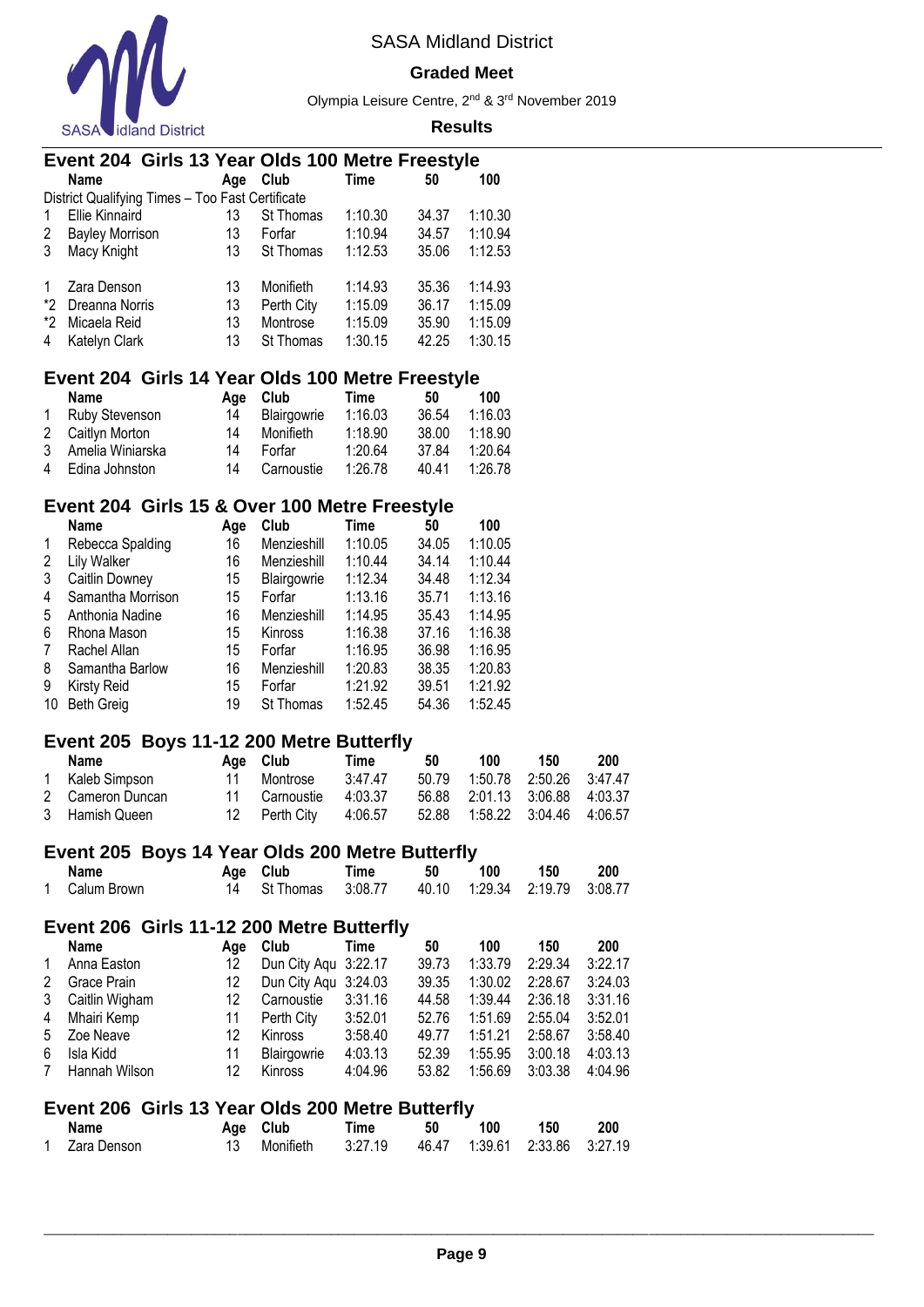

#### **Graded Meet**

Olympia Leisure Centre, 2nd & 3rd November 2019

#### **Results**

|                | Event 206 Girls 14 Year Olds 200 Metre Butterfly |             |             |             |       |                 |         |         |
|----------------|--------------------------------------------------|-------------|-------------|-------------|-------|-----------------|---------|---------|
|                | <b>Name</b>                                      | Age         | Club        | <b>Time</b> | 50    | 100             | 150     | 200     |
| 1              | Ruby Stevenson                                   | 14          | Blairgowrie | 3:23.80     | 45.02 | 1:37.85         | 2:32.20 | 3:23.80 |
|                | Event 206 Girls 15 & Over 200 Metre Butterfly    |             |             |             |       |                 |         |         |
|                | <b>Name</b>                                      | Age         | Club        | <b>Time</b> | 50    | 100             | 150     | 200     |
| 1              | Melissa Lumsden                                  | 16          | Monifieth   | 2:58.06     | 38.58 | 1:24.56         | 2:11.83 | 2:58.06 |
| 2              | Carolyn Rae                                      | 15          | Monifieth   | 3:04.17     | 40.13 | 1:27.89         | 2:18.35 | 3:04.17 |
| 3              | Sophia Parsons                                   | 15          | Monifieth   | 3:38.28     | 45.78 | 1:40.65         | 2:38.93 | 3:38.28 |
|                | Event 207 Girls 10-13 4 x 50 Metre Medley Relay  |             |             |             |       |                 |         |         |
|                | Team                                             |             | <b>Time</b> | 50          | 100   | 150             | 200     |         |
| 1              | Perth City                                       | Α           | 2:38.78     | 38.66       |       | 1:21.33 2:03.62 | 2:38.78 |         |
|                | Event 207 Boys 10-13 4 x 50 Metre Medley Relay   |             |             |             |       |                 |         |         |
|                | Team                                             |             | <b>Time</b> | 50          | 100   | 150             | 200     |         |
| 1              | Perth City                                       | A           | 2:38.78     | 38.66       |       | 1:21.33 2:03.62 | 2:38.78 |         |
|                |                                                  |             |             |             |       |                 |         |         |
|                | Event 207 Mixed 10-13 4 x 50 Metre Medley Relay  |             |             |             |       |                 |         |         |
|                | Team                                             |             | <b>Time</b> | 50          | 100   | 150             | 200     |         |
| 1              | Perth City                                       | A           | 2:38.78     | 38.66       |       | 1:21.33 2:03.62 | 2:38.78 |         |
| $\overline{2}$ | Dun City Aqu                                     | Α           | 2:39.41     | 35.14       |       | 1:22.93 2:00.49 | 2:39.41 |         |
| 3              | Menzieshill                                      | Α           | 2:54.84     | 41.72       |       | 1:28.00 2:18.02 | 2:54.84 |         |
| 4              | Dun City Aqu                                     | B           | 2:59.18     | 49.20       |       | 1:36.87 2:59.18 |         |         |
| 5              | Carnoustie                                       | A           | 3:02.36     |             |       | 2:22.35 3:02.36 |         |         |
| 6              | Dun City Aqu                                     | $\mathsf C$ | 3:26.64     | 47.87       |       | 1:48.51 2:47.63 | 3:26.64 |         |
| ---            | St Thomas                                        | Α           | X2:34.10    | 36.59       |       | 1:21.66 1:58.50 | 2:34.10 |         |
|                | Event 209 Mixed 8x25 Metre Freestyle Relay       |             |             |             |       |                 |         |         |
|                | Team                                             |             | <b>Time</b> | 50          | 100   | 150             | 200     |         |
| 1              | Forfar                                           | Α           | 3:14.23     | 1:23.63     |       | 1:42.87 2:32.50 | 3:14.23 |         |
| $\overline{c}$ | Monifieth                                        | Α           | 3:17.98     | 51.49       |       | 1:39.09 2:24.80 | 3:17.98 |         |
| 3              | Blairgowrie                                      | A           | 3:22.29     | 1:27.62     |       | 1:56.88 2:46.42 | 3:22.29 |         |
| 4              | Dun City Aqu                                     | А           | 3:31.42     | 30.34       |       | 1:42.55 2:34.54 | 3:31.42 |         |
| 5              | St Thomas                                        | A           | 3:36.82     |             |       | 2:02.89 2:51.91 | 3:36.82 |         |
| 6              | Menzieshill                                      | A           | 3:44.13     | 38.90       | 57.87 | 1:46.48         | 3:44.13 |         |

7 Perth City A 3:57.98 37.33 57.16 1:49.62 3:57.98 8 Dun City Aqu B 4:14.47 1:21.67 2:15.80 3:18.04 4:14.47

9 Montrose A 4:38.01 1:30.77 2:07.38 4:38.01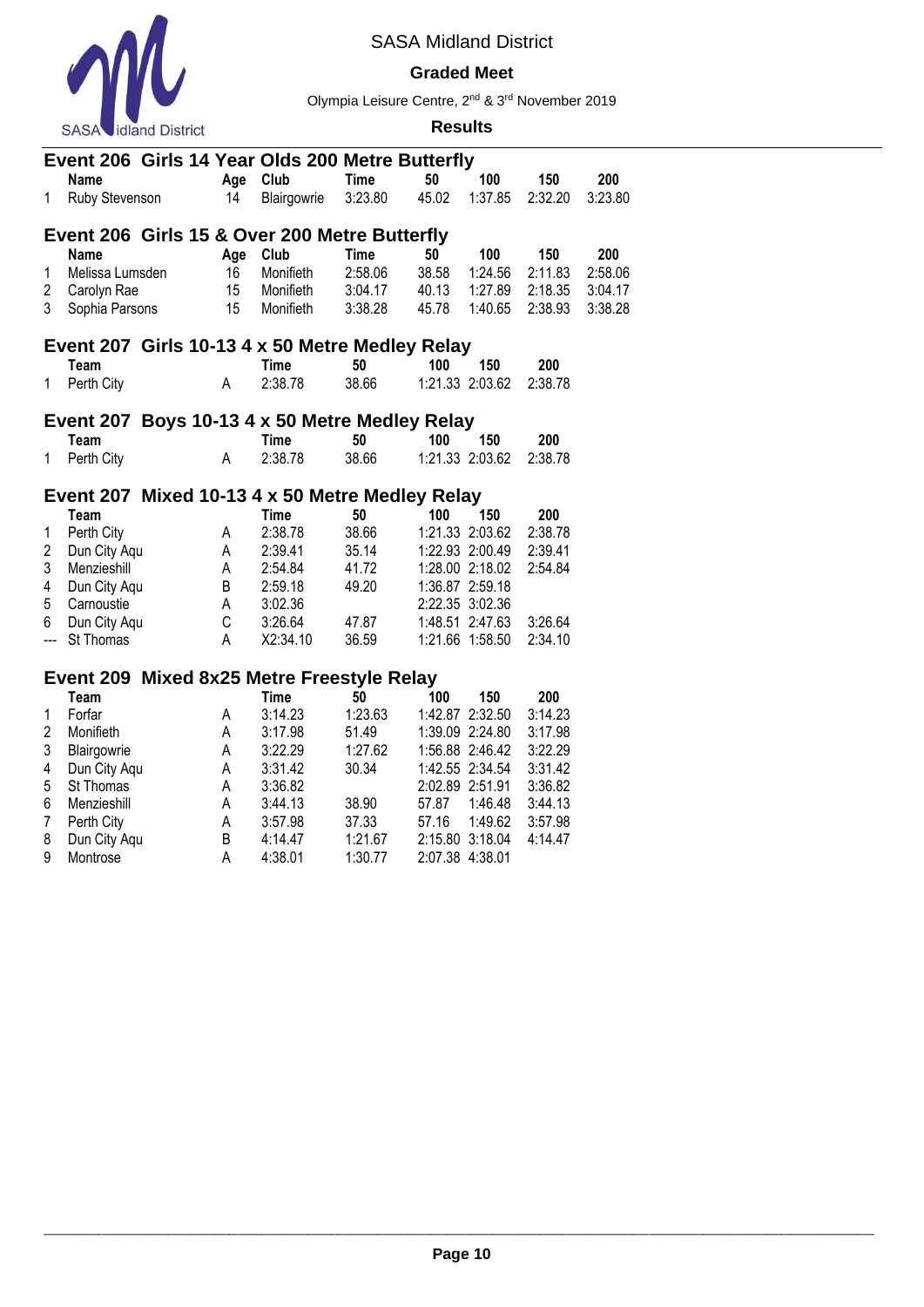

#### **Graded Meet**

Olympia Leisure Centre, 2nd & 3rd November 2019

#### **Results**

|   | Event 301 Boys 11-12 100 Metre Butterfly         |     |                |         |       |         |  |  |  |  |  |  |
|---|--------------------------------------------------|-----|----------------|---------|-------|---------|--|--|--|--|--|--|
|   | Name                                             | Age | Club           | Time    | 50    | 100     |  |  |  |  |  |  |
|   | District Qualifying Times - Too Fast Certificate |     |                |         |       |         |  |  |  |  |  |  |
|   | Lewis Brander                                    | 12  | Monifieth      | 1:23.30 | 36.76 | 1:23.30 |  |  |  |  |  |  |
|   |                                                  |     |                |         |       |         |  |  |  |  |  |  |
| 1 | Jackson Shaw                                     | 12  | Menzieshill    | 1:31.66 | 41.60 | 1:31.66 |  |  |  |  |  |  |
| 2 | <b>Thomas Pritchard</b>                          | 11  | Kinross        | 1:35.31 | 44.62 | 1:35.31 |  |  |  |  |  |  |
| 3 | Alexander McGregor                               | 11  | Perth City     | 1:35.46 | 46.36 | 1:35.46 |  |  |  |  |  |  |
| 4 | Duncan Crichton                                  | 12  | <b>Kinross</b> | 1:36.35 | 43.04 | 1:36.35 |  |  |  |  |  |  |
| 5 | <b>Glen Downey</b>                               | 11  | Blairgowrie    | 1:42.55 | 46.71 | 1:42.55 |  |  |  |  |  |  |
| 6 | Euan Webster                                     | 11  | Monifieth      | 1:43.49 | 46.80 | 1:43.49 |  |  |  |  |  |  |
| 7 | Hamish Queen                                     | 12  | Perth City     | 1:46.29 | 47.43 | 1:46.29 |  |  |  |  |  |  |
| 8 | Cameron Duncan                                   | 11  | Carnoustie     | 1:46.95 | 49.41 | 1:46.95 |  |  |  |  |  |  |
| 9 | Matthew Pogorzelec                               | 11  | Monifieth      | 1:47.14 | 50.50 | 1:47.14 |  |  |  |  |  |  |
|   | Charlie Auld                                     | 11  | Perth City     | DQ      |       |         |  |  |  |  |  |  |
|   |                                                  |     |                |         |       |         |  |  |  |  |  |  |

### **Event 302 Girls 10 Year Olds 100 Metre Butterfly**

|             | <b>Name</b>             | Age | Club        | Time    | 50    | 100     |
|-------------|-------------------------|-----|-------------|---------|-------|---------|
| $\mathbf 1$ | Isla Petrie             | 10  | Monifieth   | 1:44.29 | 47.28 | 1:44.29 |
| 2           | <b>Beth Morrison</b>    | 10  | Forfar      | 1:44.84 | 49.16 | 1:44.84 |
| 3           | Megan Storey            | 10  | Monifieth   | 1:49.45 | 48.65 | 1:49.45 |
| 4           | Cara McMahon            | 10  | Menzieshill | 1:57.99 | 52.08 | 1:57.99 |
| 5           | Emily Thomson           | 10  | Perth City  | 1:58.38 | 52.72 | 1:58.38 |
| 6           | Juliette Kidd           | 10  | Blairgowrie | 1:59.86 | 57.00 | 1:59.86 |
| 7           | <b>Madison McCombie</b> | 10  | Carnoustie  | 2:00.21 | 54.11 | 2:00.21 |

# **Event 302 Girls 11-12 100 Metre Butterfly**

|    | Name                    | Age | Club         | Time    | 50    | 100     |
|----|-------------------------|-----|--------------|---------|-------|---------|
| 1  | Claire Gilmore          | 12  | Perth City   | 1:26.56 | 40.29 | 1:26.56 |
| 2  | Ella Wood               | 12  | Forfar       | 1:27.10 | 39.68 | 1:27.10 |
| 3  | Cara Jones              | 12  | Dun City Aqu | 1:28.43 | 40.01 | 1:28.43 |
| 4  | Caitlin Wigham          | 12  | Carnoustie   | 1:28.44 | 39.49 | 1:28.44 |
| 5  | Phoebe Samson           | 11  | Dun City Aqu | 1:31.64 | 41.23 | 1:31.64 |
| 6  | Darci Reid              | 12  | Dun City Aqu | 1:33.15 | 42.90 | 1:33.15 |
| 7  | Alice Stewart           | 12  | Forfar       | 1:33.84 | 43.32 | 1:33.84 |
| 8  | Lia Pert                | 12  | St Thomas    | 1:35.43 | 42.96 | 1:35.43 |
| 9  | Olivia Kemp             | 12  | Blairgowrie  | 1:38.85 | 45.09 | 1:38.85 |
| 10 | Jessica Steel           | 11  | Perth City   | 1:40.02 | 41.46 | 1:40.02 |
| 11 | Grace Walker            | 11  | Forfar       | 1:40.88 | 44.41 | 1:40.88 |
| 12 | Keira Beattie           | 12  | St Thomas    | 1:41.88 | 47.13 | 1:41.88 |
| 13 | Mhairi Kemp             | 11  | Perth City   | 1:43.53 | 46.89 | 1:43.53 |
| 14 | Katie Fraser            | 12  | Kinross      | 1:44.81 | 47.13 | 1:44.81 |
| 15 | <b>Tilly McLardy</b>    | 11  | Dun City Aqu | 1:45.80 | 46.93 | 1:45.80 |
| 16 | Joanna Gardner-Lockhart | 12  | Menzieshill  | 1:46.28 | 49.73 | 1:46.28 |
| 17 | Hannah Wilson           | 12  | Kinross      | 1:47.68 | 50.85 | 1:47.68 |
| 18 | Isla Kidd               | 11  | Blairgowrie  | 1:48.57 | 50.89 | 1:48.57 |
| 19 | <b>Ruby Clark</b>       | 11  | Montrose     | 1:48.65 | 48.52 | 1:48.65 |
| 20 | Grace McCall            | 12  | Perth City   | 1:48.88 | 47.52 | 1:48.88 |
| 21 | Amelle McLeod           | 11  | Perth City   | 1:49.20 | 50.11 | 1:49.20 |
| 22 | Eva Warburton           | 11  | Forfar       | 1:49.78 | 52.01 | 1:49.78 |
| 23 | Isla Davis              | 11  | Blairgowrie  | 1:57.04 | 51.83 | 1:57.04 |
| 24 | Zara Kidd               | 11  | Blairgowrie  | 2:04.11 | 57.55 | 2:04.11 |
| 25 | <b>Skye Doherty</b>     | 11  | Blairgowrie  | 2:08.55 | 55.58 | 2:08.55 |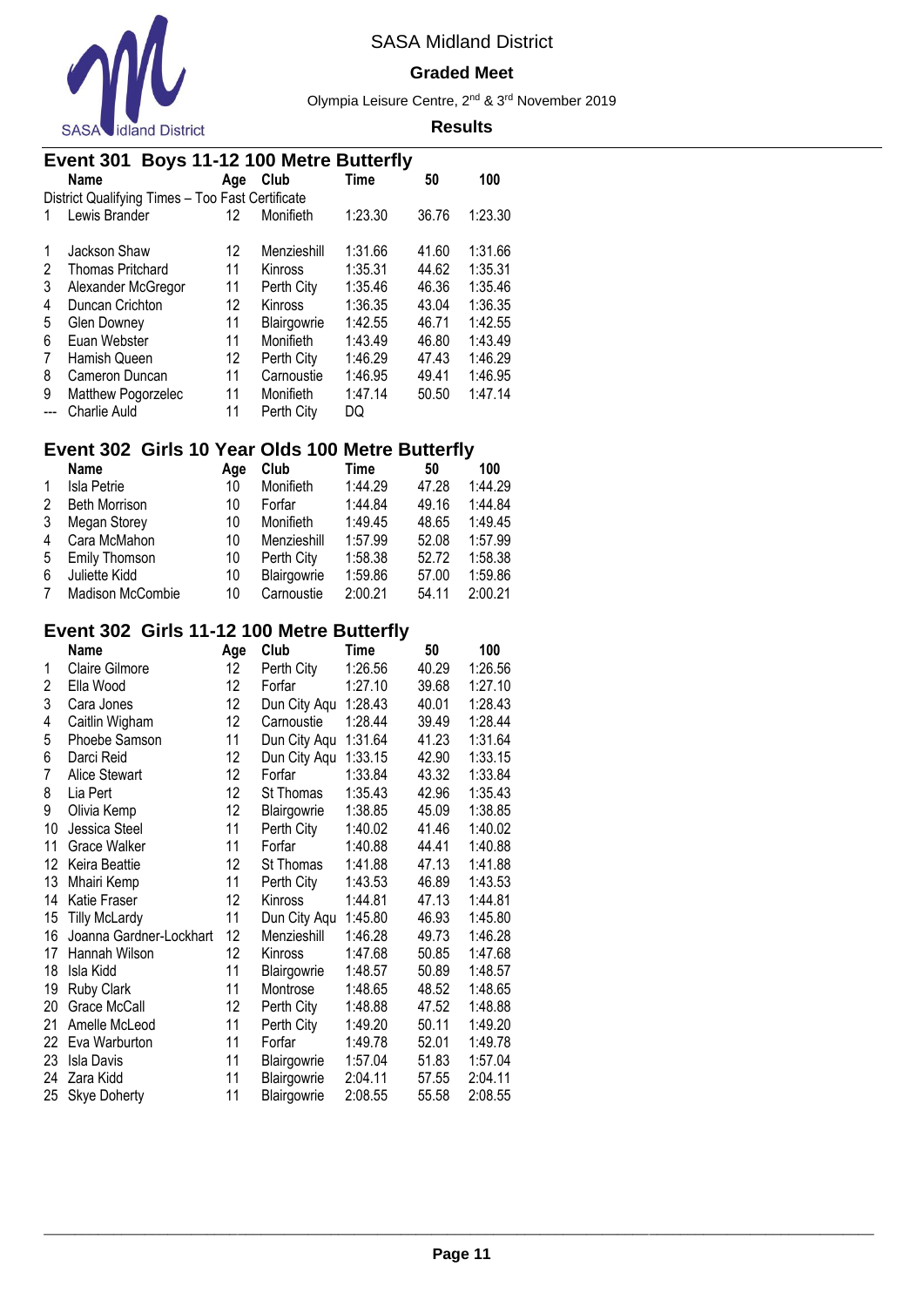

#### **Graded Meet**

Olympia Leisure Centre, 2nd & 3rd November 2019

|                         | Event 303 Boys 13 Year Olds 100 Metre Breaststroke                  |          |                                   |               |                |                    |         |
|-------------------------|---------------------------------------------------------------------|----------|-----------------------------------|---------------|----------------|--------------------|---------|
|                         | <b>Name</b>                                                         | Age      | Club                              | <b>Time</b>   | 50             | 100                |         |
| 1                       | District Qualifying Times - Too Fast Certificate<br>Cailean Thomson | 13       |                                   | 1:28.22       | 41.57          | 1:28.22            |         |
|                         |                                                                     |          | Kinross                           |               |                |                    |         |
| 1                       | Hayden McKenzie                                                     | 13       | Kinross                           | 1:36.82       | 45.11          | 1:36.82            |         |
| $\overline{\mathbf{c}}$ | Archie McKay                                                        | 13       | St Thomas                         | 1:39.62       | 46.77          | 1:39.62            |         |
| 3                       | Nathan Black                                                        | 13       | Dun City Aqu 1:44.89              |               | 48.99          | 1:44.89            |         |
| 4                       | Leonard Skromans                                                    | 13       | Dun City Aqu 1:50.91              |               | 52.31          | 1:50.91            |         |
| 5                       | Arran Sutherland                                                    | 13       | Menzieshill                       | 1:51.11       | 51.77          | 1:51.11            |         |
|                         | Event 303 Boys 14 Year Olds 100 Metre Breaststroke                  |          |                                   |               |                |                    |         |
|                         | <b>Name</b>                                                         | Age      | Club                              | <b>Time</b>   | 50             | 100                |         |
| 1                       | Ruaraidh Sturgess                                                   | 14       | Kinross                           | 1:31.76       | 42.96          | 1:31.76            |         |
| 2                       | Thomas Blair                                                        | 14       | Montrose                          | 1:35.33       | 43.34          | 1:35.33            |         |
| 3                       | Innes Rankin                                                        | 14       | Kinross                           | 1:36.48       | 44.81          | 1:36.48            |         |
|                         | Event 303 Boys 15 & Over 100 Metre Breaststroke                     |          |                                   |               |                |                    |         |
|                         | Name                                                                | Age      | Club                              | Time          | 50             | 100                |         |
|                         | District Qualifying Times - Too Fast Certificate                    |          |                                   |               |                |                    |         |
| 1                       | Greg Oliphant                                                       | 16       | Carnoustie                        | 1:26.76       | 40.38          | 1:26.76            |         |
|                         |                                                                     |          |                                   |               |                |                    |         |
| 1                       | Innes Robb                                                          | 15       | Blairgowrie                       | 1:28.18       | 41.33          | 1:28.18            |         |
| $\overline{2}$<br>3     | Adam Paterson                                                       | 16<br>15 | Montrose<br>Dun City Aqu 1:31.43  | 1:30.25       | 42.38          | 1:30.25<br>1:31.43 |         |
|                         | <b>Adam Phillips</b>                                                |          |                                   |               | 41.81          |                    |         |
|                         | Event 304 Girls 13 Year Olds 100 Metre Breaststroke                 |          |                                   |               |                |                    |         |
|                         | <b>Name</b>                                                         | Age      | Club                              | Time          | 50             | 100                |         |
| 1                       | Zoe Davidson                                                        | 13       | Blairgowrie                       | 1:36.14       | 45.93          | 1:36.14            |         |
| 2                       | Dreanna Norris                                                      | 13       | Perth City                        | 1:36.79       | 46.08          | 1:36.79            |         |
| 3                       | Macy Knight                                                         | 13       | St Thomas                         | 1:37.12       | 45.88          | 1:37.12            |         |
| 4                       | Sophia Docherty                                                     | 13       | Carnoustie                        | 1:38.03       | 47.73          | 1:38.03            |         |
| 5<br>6                  | Lorna Young<br>Zoe Melville                                         | 13<br>13 | Kinross                           | 1:40.55       | 46.43<br>51.54 | 1:40.55<br>1:46.23 |         |
| 7                       | Katelyn Clark                                                       | 13       | Dun City Aqu 1:46.23<br>St Thomas | 1:47.65       | 50.92          | 1:47.65            |         |
|                         |                                                                     |          |                                   |               |                |                    |         |
|                         | Event 304 Girls 14 Year Olds 100 Metre Breaststroke                 |          |                                   |               |                |                    |         |
|                         | <b>Name</b>                                                         | Age      | Club                              | Time          | 50             | 100                |         |
|                         | District Qualifying Times - Too Fast Certificate                    |          |                                   |               |                |                    |         |
| 1                       | Hannah McSheffrey                                                   | 14       | Forfar                            | 1:28.47       | 41.99          | 1:28.47            |         |
| 1                       | Ruby Stevenson                                                      | 14       | Blairgowrie                       | 1:34.03       | 44.84          | 1:34.03            |         |
| 2                       | Alana Gruneberg-MacKenzie                                           |          | 14                                | Blairgowrie   | 1:41.82        | 48.72              | 1:41.82 |
| 3                       | Maeve Pakravan                                                      | 14       | Kinross                           | 1:43.01       | 49.42          | 1:43.01            |         |
|                         |                                                                     |          |                                   |               |                |                    |         |
|                         | Event 304 Girls 15 & Over 100 Metre Breaststroke                    |          |                                   |               |                |                    |         |
|                         | <b>Name</b><br>District Qualifying Times - Too Fast Certificate     | Age      | Club                              | <b>Time</b>   | 50             | 100                |         |
| 1                       | Dianne Kelly                                                        | 15       | Perth City                        | 1:30.54       | 42.88          | 1:30.54            |         |
| 2                       | Caitlin Downey                                                      | 15       | Blairgowrie                       | 1:30.74       | 41.55          | 1:30.74            |         |
|                         |                                                                     |          |                                   |               |                |                    |         |
| 1                       | Anna Woodhead                                                       | 15       | Perth City                        | 1:31.08       | 43.70          | 1:31.08            |         |
| 2                       | Samantha Morrison                                                   | 15       | Forfar                            | 1:37.02       | 46.17          | 1:37.02            |         |
| 3                       | Rhona Mason                                                         | 15       | Kinross                           | 1:41.93       | 48.25          | 1:41.93            |         |
| 4                       | Samantha Barlow                                                     | 16       | Menzieshill                       | 1:54.17       | 50.55          | 1:54.17            |         |
| 5<br>---                | <b>Beth Greig</b><br>Rachel Allan                                   | 19<br>15 | St Thomas<br>Forfar               | 2:20.80<br>DQ |                | 1:07.12 2:20.80    |         |
|                         |                                                                     |          |                                   |               |                |                    |         |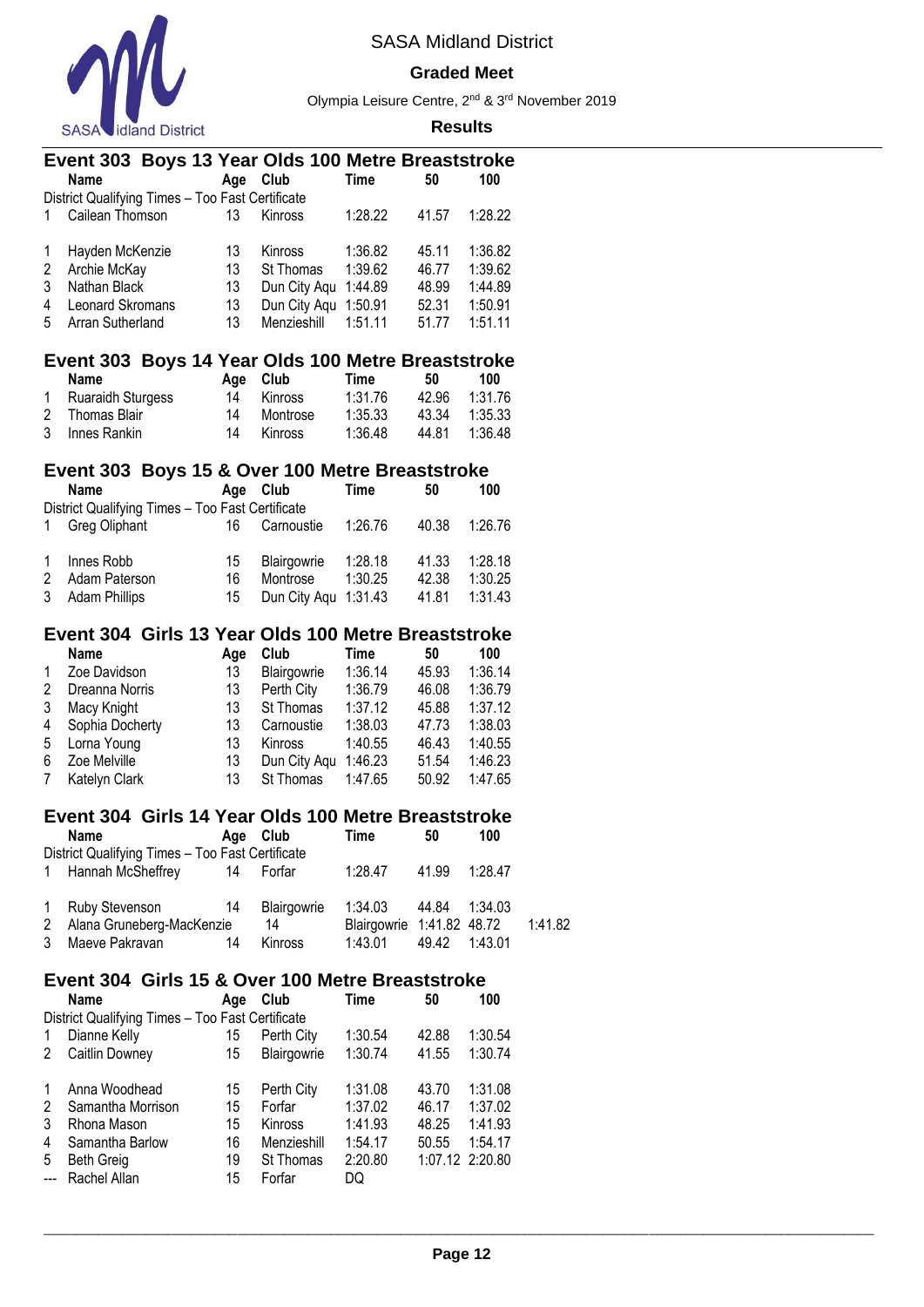

### **Graded Meet**

Olympia Leisure Centre, 2nd & 3rd November 2019

|                | Event 305 Boys 10 Year Olds 200 Metre Freestyle                 |          |                      |             |       |         |         |         |
|----------------|-----------------------------------------------------------------|----------|----------------------|-------------|-------|---------|---------|---------|
|                | <b>Name</b>                                                     | Age      | Club                 | <b>Time</b> | 50    | 100     | 150     | 200     |
| $\mathbf 1$    | Jude Fyfe                                                       | 10       | Monifieth            | 3:00.81     | 40.17 | 1:27.03 | 2:11.91 | 3:00.81 |
| 2              | Angus Watson                                                    | 10       | Blairgowrie          | 3:21.61     | 47.35 | 1:41.45 | 2:34.63 | 3:21.61 |
| 3              | Coinneach Adam                                                  | 10       | Perth City           | 3:28.09     | 44.03 | 1:37.49 | 2:34.73 | 3:28.09 |
|                |                                                                 |          |                      |             |       |         |         |         |
|                | Event 305 Boys 11-12 200 Metre Freestyle                        |          |                      |             |       |         |         |         |
|                | <b>Name</b><br>District Qualifying Times - Too Fast Certificate | Age Club |                      | <b>Time</b> | 50    | 100     | 150     | 200     |
| 1              | Lewis Brander                                                   | 12       | Monifieth            | 2:29.38     | 34.44 | 1:13.13 | 1:52.06 | 2:29.38 |
| $\overline{2}$ | Alexander McGregor                                              | 11       | Perth City           | 2:43.96     | 38.52 | 1:21.22 | 2:04.17 | 2:43.96 |
|                |                                                                 |          |                      |             |       |         |         |         |
| 1              | <b>Thomas Pritchard</b>                                         | 11       | Kinross              | 2:54.59     | 39.10 | 1:24.03 | 2:10.19 | 2:54.59 |
| $\overline{c}$ | Dylan Wilson                                                    | 11       | Perth City           | 2:57.21     | 40.70 | 1:27.18 | 2:13.48 | 2:57.21 |
| 3              | Hamish Queen                                                    | 12       | Perth City           | 2:58.53     | 39.30 | 1:25.21 | 2:13.12 | 2:58.53 |
| $\overline{4}$ | Glen Downey                                                     | 11       | Blairgowrie          | 3:03.02     | 41.78 | 1:28.42 | 2:14.57 | 3:03.02 |
| 5              | Charlie Auld                                                    | 11       | Perth City           | 3:05.89     | 43.50 | 1:31.72 | 2:20.39 | 3:05.89 |
| 6              | Jack Boyd                                                       | 11       | Montrose             | 3:11.74     | 43.46 | 1:32.54 | 2:22.78 | 3:11.74 |
| $\overline{7}$ | Euan Webster                                                    | 11       | Monifieth            | 3:14.07     | 44.37 | 1:35.88 | 2:28.41 | 3:14.07 |
| 8              | Gavin Aitchison                                                 | 11       | Dun City Agu 3:15.24 |             | 45.00 | 1:36.25 | 2:29.99 | 3:15.24 |
| 9              | Joel Van Blerk                                                  | 11       | Dun City Aqu 3:20.06 |             | 44.51 | 1:36.36 | 2:30.91 | 3:20.06 |
|                | 10 Leon Harley                                                  | 11       | St Thomas            | 3:24.31     | 2.76  | 1:28.87 | 2:17.97 | 3:24.31 |
|                |                                                                 |          |                      |             |       |         |         |         |
|                | Event 305 Boys 13 Year Olds 200 Metre Freestyle                 |          |                      |             |       |         |         |         |
|                | Name                                                            | Age      | Club                 | <b>Time</b> | 50    | 100     | 150     | 200     |
|                | District Qualifying Times - Too Fast Certificate                |          |                      |             |       |         |         |         |
| 1              | Murray Hopkins                                                  | 13       | Menzieshill          | 2:28.02     | 34.23 | 1:10.66 | 1:49.66 | 2:28.02 |
| 2              | Haydyn Stirling                                                 | 13       | St Thomas            | 2:39.83     | 35.84 | 1:18.09 | 2:01.56 | 2:39.83 |
| 1              | <b>Stuart Pritchard</b>                                         | 13       | Kinross              | 2:45.49     | 36.66 | 1:20.46 | 2:04.95 | 2:45.49 |
| $\overline{2}$ | Archie McKay                                                    | 13       | St Thomas            | 2:46.49     | 38.43 | 1:21.68 | 2:05.80 | 2:46.49 |
|                |                                                                 |          |                      |             |       |         |         |         |
|                | Event 305 Boys 14 Year Olds 200 Metre Freestyle                 |          |                      |             |       |         |         |         |
|                | <b>Name</b>                                                     | Age      | Club                 | <b>Time</b> | 50    | 100     | 150     | 200     |
|                | District Qualifying Times - Too Fast Certificate                |          |                      |             |       |         |         |         |
| 1              | Calum Brown                                                     | 14       | St Thomas            | 2:25.91     | 33.03 | 1:10.64 | 1:49.00 | 2:25.91 |
| 1              | <b>Ruaraidh Sturgess</b>                                        | 14       | Kinross              | 2:36.82     | 36.45 | 1:16.27 | 1:56.90 | 2:36.82 |
| 2              | Innes Rankin                                                    | 14       | Kinross              | 2:39.31     | 35.53 | 1:17.00 | 1:59.25 | 2:39.31 |
| 3              | <b>Thomas Blair</b>                                             | 14       | Montrose             | 3:05.54     | 39.93 | 1:28.58 | 2:19.95 | 3:05.54 |
|                |                                                                 |          |                      |             |       |         |         |         |
|                | Event 305 Boys 15 & Over 200 Metre Freestyle                    |          |                      |             |       |         |         |         |
|                | Name                                                            | Age      | Club                 | <b>Time</b> | 50    | 100     | 150     | 200     |
| 1              | <b>Adam Phillips</b>                                            | 15       | Dun City Aqu 2:31.85 |             | 33.48 | 1:12.88 | 1:53.48 | 2:31.85 |
| 2              | Adam Paterson                                                   | 16       | Montrose             | 2:41.73     | 36.39 | 1:18.42 | 2:02.26 | 2:41.73 |
|                |                                                                 |          |                      |             |       |         |         |         |
|                | Event 306 Girls 10 Year Olds 200 Metre Freestyle                |          |                      |             |       |         |         |         |
|                | <b>Name</b>                                                     | Age      | Club                 | <b>Time</b> | 50    | 100     | 150     | 200     |
| 1              | Isla Petrie                                                     | 10       | Monifieth            | 2:50.94     | 38.89 | 1:23.63 | 2:08.32 | 2:50.94 |
| 2              | Juliette Kidd                                                   | 10       | Blairgowrie          | 3:01.02     | 41.16 | 1:28.20 | 2:16.90 | 3:01.02 |
| 3              | Cara McMahon                                                    | 10       | Menzieshill          | 3:27.22     | 46.63 | 1:41.41 | 2:37.88 | 3:27.22 |
| 4              | Rebecca Hally                                                   | 10       | Blairgowrie          | 3:50.12     | 46.49 | 1:47.48 | 2:47.36 | 3:50.12 |
|                |                                                                 |          |                      |             |       |         |         |         |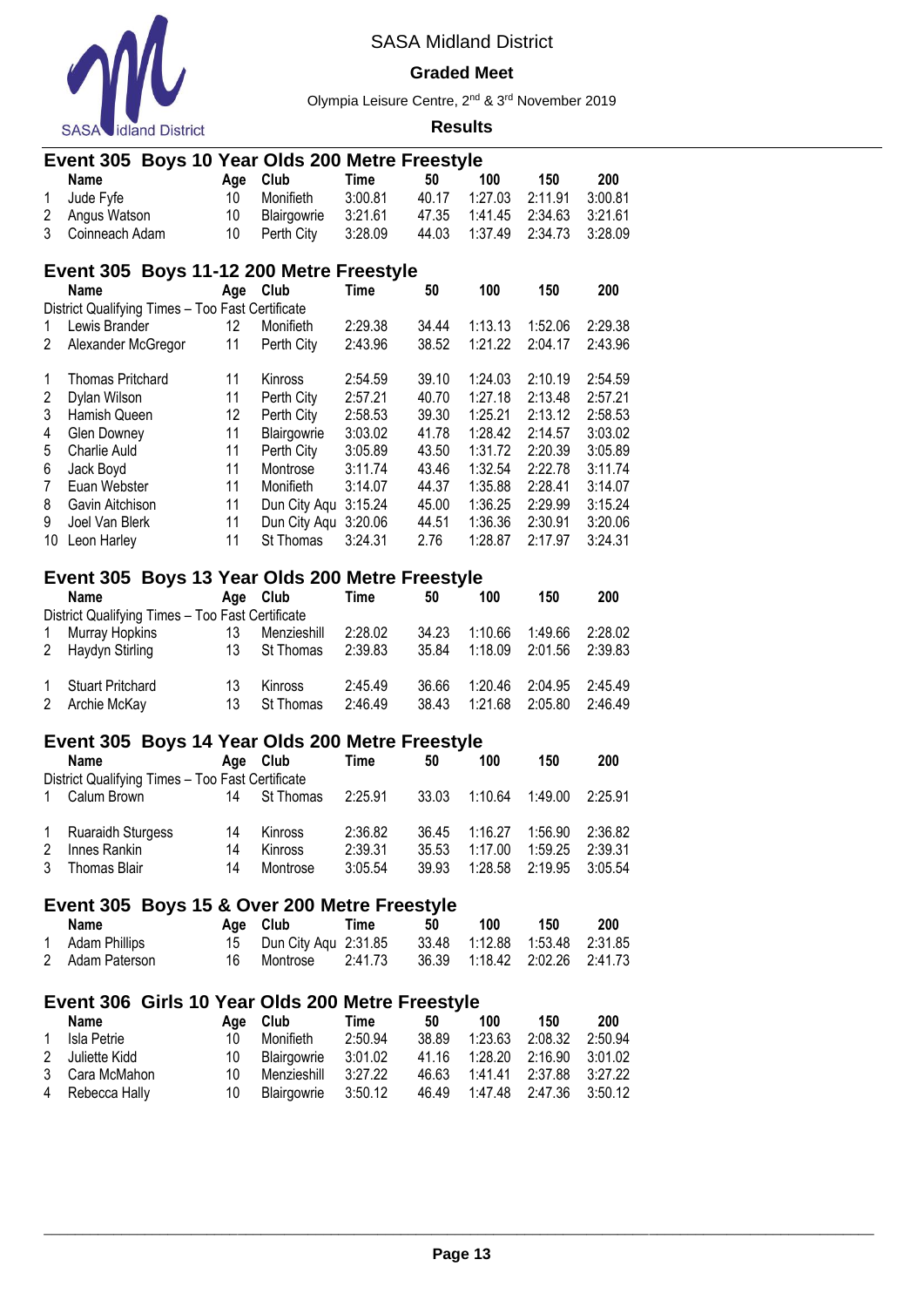

#### **Graded Meet**

Olympia Leisure Centre, 2nd & 3rd November 2019

#### **Results**

|                | Event 306 Girls 11-12 200 Metre Freestyle        |     |                      |             |       |         |         |         |  |  |  |
|----------------|--------------------------------------------------|-----|----------------------|-------------|-------|---------|---------|---------|--|--|--|
|                | Name                                             | Age | Club                 | <b>Time</b> | 50    | 100     | 150     | 200     |  |  |  |
|                | District Qualifying Times - Too Fast Certificate |     |                      |             |       |         |         |         |  |  |  |
| 1              | Lia Pert                                         | 12  | <b>St Thomas</b>     | 2:38.95     | 35.27 | 1:15.11 | 1:57.93 | 2:38.95 |  |  |  |
| $\overline{2}$ | Isla Gilmurray                                   | 11  | Dun City Aqu         | 2:41.15     | 36.73 | 1:18.02 | 2:00.74 | 2:41.15 |  |  |  |
| 1              | Katie Fraser                                     | 12  | Kinross              | 2:44.21     | 36.33 | 1:17.40 | 2:01.19 | 2:44.21 |  |  |  |
| $\overline{c}$ | Chloe Dow                                        | 12  | Perth City           | 2:47.71     | 38.09 | 1:20.28 | 2:04.98 | 2:47.71 |  |  |  |
| 3              | <b>Brooke Munro</b>                              | 12  | Perth City           | 2:49.32     | 38.00 | 1:21.09 | 2:05.96 | 2:49.32 |  |  |  |
| 4              | Caitlin Wigham                                   | 12  | Carnoustie           | 2:51.16     | 38.44 | 1:21.22 | 2:06.07 | 2:51.16 |  |  |  |
| 5              | Julia Walker                                     | 11  | Menzieshill          | 2:51.46     | 36.65 | 1:18.70 | 2:04.82 | 2:51.46 |  |  |  |
| 6              | Zoe Neave                                        | 12  | Kinross              | 2:52.86     | 39.47 | 1:24.67 | 2:10.98 | 2:52.86 |  |  |  |
| 7              | Keira Beattie                                    | 12  | St Thomas            | 2:53.03     | 38.98 | 1:22.95 | 2:08.82 | 2:53.03 |  |  |  |
| 8              | Katie Smart                                      | 11  | Perth City           | 2:53.63     | 38.42 | 1:24.33 | 2:09.76 | 2:53.63 |  |  |  |
| 9              | Joanna Gardner-Lockhart                          | 12  | Menzieshill          | 2:54.30     | 40.16 | 1:25.36 | 2:11.88 | 2:54.30 |  |  |  |
| 10             | Isla Kidd                                        | 11  | Blairgowrie          | 2:55.21     | 39.74 | 1:24.36 | 2:12.41 | 2:55.21 |  |  |  |
| 11             | <b>Charlotte Chadwick</b>                        | 12  | Kinross              | 2:57.19     | 40.84 | 1:26.31 | 2:12.69 | 2:57.19 |  |  |  |
| 12             | Abigail Thomson                                  | 11  | Dun City Aqu         | 2:57.96     | 39.51 | 1:25.86 | 2:14.65 | 2:57.96 |  |  |  |
| 13             | Manon Schembri                                   | 11  | Perth City           | 2:58.60     | 39.45 | 1:25.69 | 2:13.62 | 2:58.60 |  |  |  |
| 14             | Kirsten Kelly                                    | 12  | Perth City           | 2:59.95     | 41.21 | 1:27.23 | 2:14.97 | 2:59.95 |  |  |  |
| 15             | Molly Brown                                      | 11  | St Thomas            | 3:00.99     | 41.57 | 1:27.57 | 2:15.77 | 3:00.99 |  |  |  |
| 16             | Erin Livie                                       | 11  | Menzieshill          | 3:02.76     | 39.86 | 1:26.95 | 2:16.02 | 3:02.76 |  |  |  |
| 17             | Hannah Wilson                                    | 12  | Kinross              | 3:04.46     | 43.56 | 1:31.43 | 2:20.34 | 3:04.46 |  |  |  |
| 18             | Zara Kidd                                        | 11  | Blairgowrie          | 3:04.58     | 42.55 | 1:31.66 | 2:19.84 | 3:04.58 |  |  |  |
| 19             | Lucy Cumming                                     | 11  | Kinross              | 3:04.73     | 41.87 | 1:30.21 | 2:20.10 | 3:04.73 |  |  |  |
| 20             | Olivia Kemp                                      | 12  | Blairgowrie          | 3:04.78     | 40.47 | 1:26.06 | 2:15.14 | 3:04.78 |  |  |  |
| 21             | Alice Stewart                                    | 12  | Forfar               | 3:07.08     | 41.31 | 1:29.78 | 2:19.48 | 3:07.08 |  |  |  |
| 22             | <b>Ruby Clark</b>                                | 11  | Montrose             | 3:07.87     | 39.96 | 1:27.69 | 2:19.26 | 3:07.87 |  |  |  |
| 23             | Lauren Elder                                     | 12  | Forfar               | 3:08.41     | 42.76 | 1:30.88 | 2:20.61 | 3:08.41 |  |  |  |
| 24             | Hannah Breingan                                  | 12  | Kinross              | 3:12.19     | 43.43 | 1:34.65 | 2:24.76 | 3:12.19 |  |  |  |
| 25             | Isla Davis                                       | 11  | Blairgowrie          | 3:12.40     | 43.03 | 1:32.88 | 2:22.75 | 3:12.40 |  |  |  |
| 26             | Grace McKay                                      | 11  | St Thomas            | 3:18.80     | 43.04 | 1:33.94 | 2:26.77 | 3:18.80 |  |  |  |
| 27             | Annabelle Ferguson                               | 11  | Carnoustie           | 3:20.35     | 46.26 | 1:38.72 | 2:31.49 | 3:20.35 |  |  |  |
| 28             | <b>Skye Doherty</b>                              | 11  | Blairgowrie          | 3:21.02     | 47.77 | 1:41.28 | 2:33.10 | 3:21.02 |  |  |  |
| 29             | <b>Grace Walker</b>                              | 11  | Forfar               | 3:21.29     | 42.91 | 1:37.88 | 2:30.59 | 3:21.29 |  |  |  |
| 30             | Eva Warburton                                    | 11  | Forfar               | 3:25.14     | 48.54 | 1:41.28 | 2:35.07 | 3:25.14 |  |  |  |
| 31             | Faye Aitchison                                   | 11  | Dun City Aqu 3:27.63 |             | 45.68 | 1:39.50 | 2:36.20 | 3:27.63 |  |  |  |
| 32             | Gabriella Curran                                 | 11  | Dun City Aqu         | 3:39.15     | 48.24 | 1:42.29 | 2:41.68 | 3:39.15 |  |  |  |
| 33             | Ellie Crighton                                   | 11  | Blairgowrie          | 3:39.56     | 46.87 | 1:43.79 | 2:42.83 | 3:39.56 |  |  |  |

# **Event 306 Girls 13 Year Olds 200 Metre Freestyle**

|                                                  | Name                   | Aae | Club         | Time    | 50    | 100     | 150     | 200     |  |  |
|--------------------------------------------------|------------------------|-----|--------------|---------|-------|---------|---------|---------|--|--|
| District Qualifying Times - Too Fast Certificate |                        |     |              |         |       |         |         |         |  |  |
| $\mathbf{1}$                                     | Ellie Kinnaird         | 13  | St Thomas    | 2:31.76 | 35.31 | 1:14.64 | 1:53.85 | 2:31.76 |  |  |
| 2                                                | <b>Bayley Morrison</b> | 13  | Forfar       | 2:34.85 | 35.28 | 1:14.91 | 1:56.56 | 2:34.85 |  |  |
| 3                                                | Zara Denson            | 13  | Monifieth    | 2:35.83 | 36.73 | 1:16.75 | 1:57.00 | 2:35.83 |  |  |
| -1                                               | Dreanna Norris         | 13  | Perth City   | 2:40.29 | 36.48 | 1:18.15 | 2:00.46 | 2:40.29 |  |  |
| 2                                                | Micaela Reid           | 13  | Montrose     | 2:47.60 | 38.43 | 1:22.40 | 2:07.33 | 2:47.60 |  |  |
| 3                                                | Zoe Melville           | 13  | Dun City Aqu | 2:58.20 | 40.19 | 1:25.37 | 2:13.24 | 2:58.20 |  |  |
| 4                                                | Katelyn Clark          | 13  | St Thomas    | 3:14.15 | 44.72 | 1:35.25 | 2:26.52 | 3:14.15 |  |  |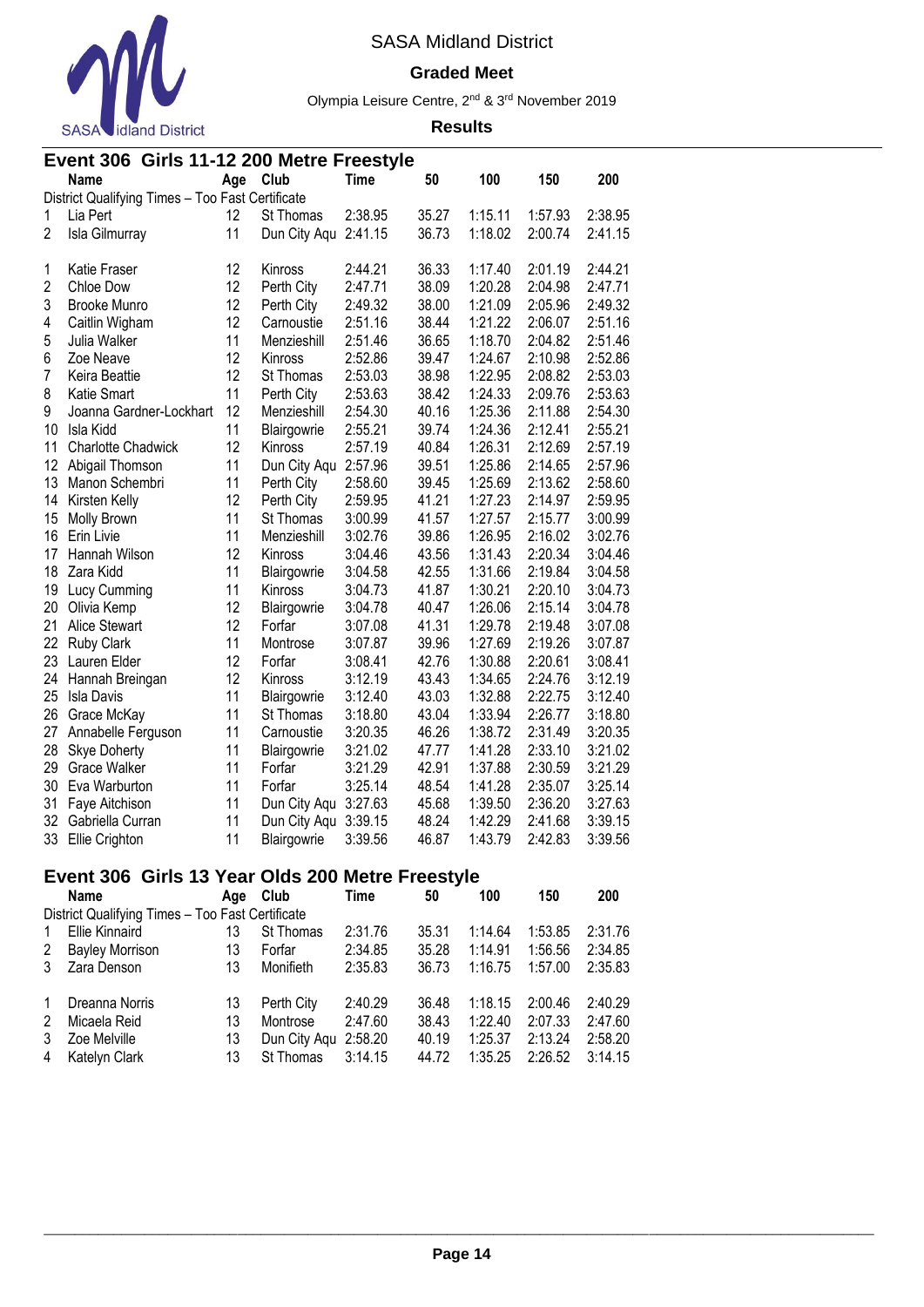

### **Graded Meet**

Olympia Leisure Centre, 2nd & 3rd November 2019

|                | Event 306 Girls 14 Year Olds 200 Metre Freestyle |          |              |             |         |         |         |         |
|----------------|--------------------------------------------------|----------|--------------|-------------|---------|---------|---------|---------|
|                | <b>Name</b>                                      | Age Club |              | Time        | 50      | 100     | 150     | 200     |
|                | District Qualifying Times - Too Fast Certificate |          |              |             |         |         |         |         |
| 1              | Alana Gruneberg-MacKenzie 14                     |          | Blairgowrie  | 2:30.29     | 33.19   | 1:11.66 | 1:51.85 | 2:30.29 |
| 1              | Maeve Pakravan                                   | 14       | Kinross      | 2:42.21     | 36.70   | 1:17.99 | 2:00.84 | 2:42.21 |
| 2              | Ruby Stevenson                                   | 14       | Blairgowrie  | 2:46.21     | 38.79   | 1:22.10 | 2:06.18 | 2:46.21 |
| 3              | Edina Johnston                                   | 14       | Carnoustie   | 3:05.08     | 40.45   | 1:28.54 | 2:17.76 | 3:05.08 |
|                | Event 306 Girls 15 & Over 200 Metre Freestyle    |          |              |             |         |         |         |         |
|                | <b>Name</b>                                      | Age      | Club         | <b>Time</b> | 50      | 100     | 150     | 200     |
| 1              | Carolyn Rae                                      | 15       | Monifieth    | 2:29.57     | 34.46   | 1:13.02 | 1:52.66 | 2:29.57 |
| $\overline{c}$ | Rebecca Spalding                                 | 16       | Menzieshill  | 2:35.51     | 35.51   | 1:15.86 | 1:56.65 | 2:35.51 |
| 3              | Caitlin Downey                                   | 15       | Blairgowrie  | 2:41.61     | 34.65   | 1:15.56 | 1:59.81 | 2:41.61 |
| 4              | Rhona Mason                                      | 15       | Kinross      | 2:50.03     | 38.75   | 1:22.18 | 2:07.42 | 2:50.03 |
| 5              | <b>Kirsty Reid</b>                               | 15       | Forfar       | 2:50.54     | 38.93   | 1:22.08 | 2:06.77 | 2:50.54 |
|                | Event 307 Boys 10 Year Olds 200 Metre IM         |          |              |             |         |         |         |         |
|                | <b>Name</b>                                      | Age      | Club         | <b>Time</b> | 50      | 100     | 150     | 200     |
| 1              | Callum McDonald                                  | 10       | Dun City Aqu | 3:28.41     | 47.20   | 1:39.33 | 2:37.03 | 3:28.41 |
| 2              | <b>Finlay Bruce</b>                              | 10       | Perth City   | 3:34.89     | 47.89   | 1:42.04 | 2:46.49 | 3:34.89 |
| 3              | Jude Fyfe                                        | 10       | Monifieth    | 3:43.71     | 57.12   | 1:52.14 | 2:59.69 | 3:43.71 |
| 4              | Coinneach Adam                                   | 10       | Perth City   | 3:52.97     | 56.35   | 1:55.94 | 3:02.42 | 3:52.97 |
|                | <b>Event 307 Boys 11-12 200 Metre IM</b>         |          |              |             |         |         |         |         |
|                | <b>Name</b>                                      | Age      | Club         | <b>Time</b> | 50      | 100     | 150     | 200     |
|                | District Qualifying Times - Too Fast Certificate |          |              |             |         |         |         |         |
| 1              | Duncan Crichton                                  | 12       | Kinross      | 3:03.09     | 43.49   | 1:30.84 | 2:24.81 | 3:03.09 |
| 1              | Glen Downey                                      | 11       | Blairgowrie  | 3:21.09     | 46.70   | 1:35.86 | 2:35.75 | 3:21.09 |
| 2              | Dylan Wilson                                     | 11       | Perth City   | 3:25.14     | 46.99   | 1:38.81 | 2:40.19 | 3:25.14 |
| 3              | Charlie Auld                                     | 11       | Perth City   | 3:25.25     | 45.51   | 1:35.60 | 2:40.59 | 3:25.25 |
| 4              | Hamish Queen                                     | 12       | Perth City   | 3:25.38     | 47.80   | 1:36.89 | 2:41.45 | 3:25.38 |
| 5              | Ruaridh Findlay                                  | 11       | Dun City Aqu | 3:35.01     | 48.03   | 1:39.49 | 2:45.63 | 3:35.01 |
| 6              | Joel Van Blerk                                   | 11       | Dun City Aqu | 3:45.91     | 1:48.97 | 2:54.72 | 3:45.91 |         |
| $\overline{7}$ | Cameron Duncan                                   | 11       | Carnoustie   | 3:47.04     | 51.99   | 1:49.61 | 2:57.35 | 3:47.04 |
| 8              | Kirk Robb                                        | 12       | Blairgowrie  | 3:55.30     | 56.73   | 1:59.51 | 3:00.74 | 3:55.30 |
| 9              | Matthew Pogorzelec                               | 11       | Monifieth    | 3:57.79     | 54.28   | 1:52.79 | 3:08.73 | 3:57.79 |
| ---            | Alexander McGregor                               | 11       | Perth City   | DQ          |         |         |         |         |
| ---            | Jack Boyd                                        | 11       | Montrose     | DQ          |         |         |         |         |
| ---            | Leon Harley                                      | 11       | St Thomas    | DQ          |         |         |         |         |
|                | Event 307 Boys 13 Year Olds 200 Metre IM         |          |              |             |         |         |         |         |
|                | Name                                             | Age Club |              | <b>Time</b> | 50      | 100     | 150     | 200     |
|                | District Qualifying Times - Too Fast Certificate |          |              |             |         |         |         |         |
| 1              | Rhys Woodside                                    | 13       | Perth City   | 2:58.05     | 42.47   | 1:26.20 | 2:15.96 | 2:58.05 |
| 1              | Arran Sutherland                                 | 13       | Menzieshill  | 3:40.93     | 51.57   | 1:43.69 | 2:50.57 | 3:40.93 |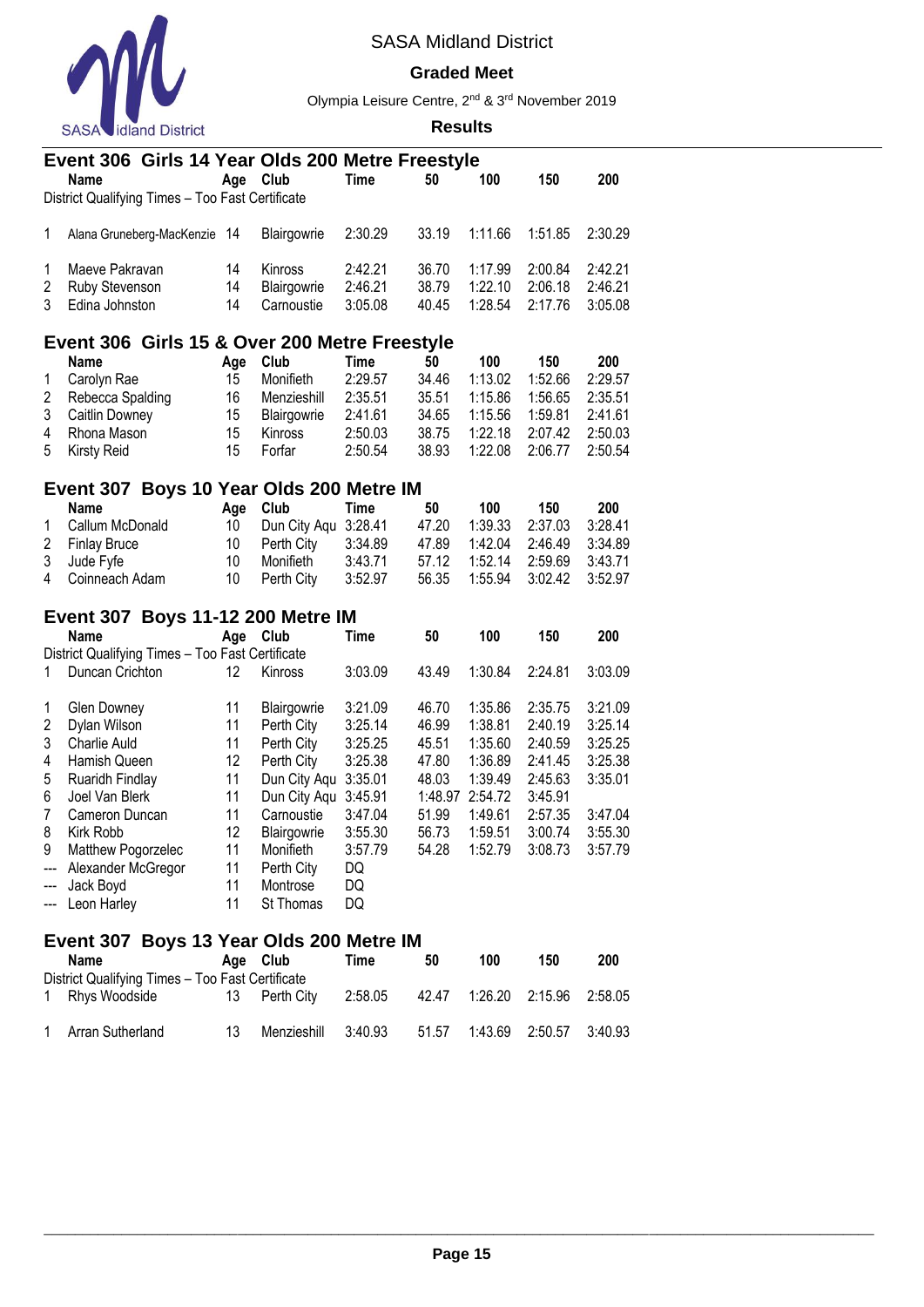

### **Graded Meet**

Olympia Leisure Centre, 2nd & 3rd November 2019

|                     | Event 307 Boys 14 Year Olds 200 Metre IM         |          |                      |                    |                |                    |                    |                    |
|---------------------|--------------------------------------------------|----------|----------------------|--------------------|----------------|--------------------|--------------------|--------------------|
|                     | <b>Name</b>                                      | Age      | Club                 | <b>Time</b>        | 50             | 100                | 150                | 200                |
|                     | District Qualifying Times - Too Fast Certificate |          |                      |                    |                |                    |                    |                    |
| 1                   | Calum Brown                                      | 14       | St Thomas            | 2:48.81            | 35.78          | 1:20.53            | 2:11.83            | 2:48.81            |
|                     |                                                  |          |                      |                    |                |                    |                    |                    |
| 1                   | <b>Ruaraidh Sturgess</b>                         | 14       | Kinross              | 2:52.17            | 36.99          | 1:22.00            | 2:14.44            | 2:52.17            |
| $\overline{2}$<br>3 | Innes Rankin                                     | 14       | Kinross              | 3:01.93            | 38.80          | 1:26.26            | 2:21.57            | 3:01.93            |
|                     | Thomas Blair                                     | 14       | Montrose             | 3:30.18            | 50.64          | 1:42.51            | 2:41.17            | 3:30.18            |
|                     | Event 307 Boys 15 & Over 200 Metre IM            |          |                      |                    |                |                    |                    |                    |
|                     | <b>Name</b>                                      | Age      | Club                 | <b>Time</b>        | 50             | 100                | 150                | 200                |
| 1                   | Adam Paterson                                    | 16       | Montrose             | 2:51.63            | 36.82          | 1:20.65            | 2:12.09            | 2:51.63            |
| 2                   | <b>Adam Phillips</b>                             | 15       | Dun City Aqu 2:52.69 |                    | 36.89          | 1:20.54            | 2:12.24            | 2:52.69            |
| 3                   | Innes Robb                                       | 15       | Blairgowrie          | 3:11.49            | 41.42          | 1:31.24            | 2:25.79            | 3:11.49            |
|                     |                                                  |          |                      |                    |                |                    |                    |                    |
|                     | Event 308 Girls 10 Year Olds 200 Metre IM        |          |                      |                    |                |                    |                    |                    |
|                     | <b>Name</b>                                      | Age      | Club                 | <b>Time</b>        | 50             | 100                | 150                | 200                |
| 1                   | Isla Petrie                                      | 10       | Monifieth            | 3:20.78            | 50.51          | 1:38.40            | 2:40.23            | 3:20.78            |
| 2                   | Juliette Kidd                                    | 10       | Blairgowrie          | 3:23.26            | 53.40          | 1:43.17            | 2:41.67            | 3:23.26            |
| 3                   | <b>Emily Thomson</b>                             | 10       | Perth City           | 3:40.05            | 54.35          | 1:48.95            | 2:50.04            | 3:40.05            |
| 4                   | Madison McCombie                                 | 10       | Carnoustie           | 3:45.57            | 52.34          | 1:48.98            | 2:54.69            | 3:45.57            |
| 5                   | Rebecca Hally                                    | 10       | Blairgowrie          | 4:13.99            | 1:07.10        | 2:16.07            | 3:16.77            | 4:13.99            |
|                     | Event 308 Girls 11-12 200 Metre IM               |          |                      |                    |                |                    |                    |                    |
|                     | Name                                             | Age      | Club                 | <b>Time</b>        | 50             | 100                | 150                | 200                |
|                     | District Qualifying Times - Too Fast Certificate |          |                      |                    |                |                    |                    |                    |
| 1                   | Phoebe Samson                                    | 11       | Dun City Aqu 2:58.65 |                    | 40.92          | 1:26.13            | 2:16.78            | 2:58.65            |
| $\overline{2}$      | Ella Wood                                        | 12       | Forfar               | 2:59.87            | 39.13          | 1:24.11            | 2:16.24            | 2:59.87            |
| 3                   | Cara Jones                                       | 12       | Dun City Aqu 3:04.36 |                    | 40.90          | 1:28.22            | 2:22.67            | 3:04.36            |
| 4                   | Claire Gilmore                                   | 12       | Perth City           | 3:06.48            | 41.42          | 1:29.23            | 2:23.86            | 3:06.48            |
| 5                   | Isla Gilmurray                                   | 11       | Dun City Aqu 3:06.50 |                    | 42.08          | 1:29.05            | 2:23.05            | 3:06.50            |
|                     |                                                  |          |                      |                    |                |                    |                    |                    |
| 1                   | Darci Reid                                       | 12       | Dun City Aqu 3:08.26 |                    | 42.84          | 1:29.70            | 2:26.84            | 3:08.26            |
| $\overline{2}$      | Chloe Dow                                        | 12       | Perth City           | 3:09.26            | 42.22          | 1:31.95            | 2:26.47            | 3:09.26            |
| 3                   | Jessica Steel                                    | 11       | Perth City           | 3:11.98            | 41.61          | 1:30.43            | 2:29.43            | 3:11.98            |
| 4                   | <b>Charlotte Chadwick</b>                        | 12       | Kinross              | 3:13.84            | 48.56          | 1:36.72            | 2:31.47            | 3:13.84            |
| 5                   | Isla Kidd                                        | 11       | Blairgowrie          | 3:19.12            | 51.93          | 1:39.75            | 2:37.72            | 3:19.12            |
| 6                   | Abigail Thomson                                  | 11<br>12 | Dun City Agu         | 3:19.99            | 51.36          | 1:40.97<br>1:42.39 | 2:35.66            | 3:19.99<br>3:21.12 |
| 7<br>8              | Kirsten Kelly<br>Alice Stewart                   | 12       | Perth City<br>Forfar | 3:21.12<br>3:21.63 | 50.31<br>43.40 | 1:37.05            | 2:35.45<br>2:35.79 | 3:21.63            |
| *9                  | Mhairi Kemp                                      | 11       | Perth City           | 3:24.14            | 51.66          | 1:41.85            | 2:40.59            | 3:24.14            |
| *9                  | Olivia Kemp                                      | 12       | Blairgowrie          | 3:24.14            | 47.82          | 1:36.15            | 2:38.32            | 3:24.14            |
| 11                  | Katie Smart                                      | 11       | Perth City           | 3:24.16            | 52.73          | 1:41.46            | 2:38.66            | 3:24.16            |
| 12                  | Joanna Gardner-Lockhart                          | 12       | Menzieshill          | 3:24.37            | 50.53          | 1:42.45            | 2:42.59            | 3:24.37            |
| 13                  | Amelle McLeod                                    | 11       | Perth City           | 3:25.68            | 49.24          | 1:43.00            | 2:40.02            | 3:25.68            |
| 14                  | Zara Kidd                                        | 11       | Blairgowrie          | 3:31.29            | 56.89          | 1:48.97            | 2:43.93            | 3:31.29            |
| 15                  | <b>Tilly McLardy</b>                             | 11       | Dun City Aqu 3:32.66 |                    | 46.29          | 1:42.59            | 2:44.39            | 3:32.66            |
| 16                  | Erin Livie                                       | 11       | Menzieshill          | 3:35.66            | 54.07          | 1:48.55            | 2:48.97            | 3:35.66            |
| 17                  | <b>Ruby Clark</b>                                | 11       | Montrose             | 3:37.12            | 50.34          | 1:45.38            | 2:50.72            | 3:37.12            |
| 18                  | Grace Walker                                     | 11       | Forfar               | 3:39.58            | 46.14          | 1:44.81            | 2:49.95            | 3:39.58            |
| 19                  | Hannah Wilson                                    | 12       | Kinross              | 3:39.78            | 50.98          | 1:44.07            | 2:50.25            | 3:39.78            |
| 20                  | Grace McKay                                      | 11       | St Thomas            | 3:40.28            | 56.54          | 1:50.24            | 2:51.28            | 3:40.28            |
| 21                  | Nikoleta Skromane                                | 11       | Dun City Aqu 3:43.40 |                    | 54.26          | 1:53.67            | 2:57.23            | 3:43.40            |
| 22                  | <b>Skye Doherty</b>                              | 11       | Blairgowrie          | 4:02.81            | 53.53          | 1:57.29            | 3:07.92            | 4:02.81            |
| ---                 | Hannah Breingan                                  | 12       | Kinross              | DQ                 |                |                    |                    |                    |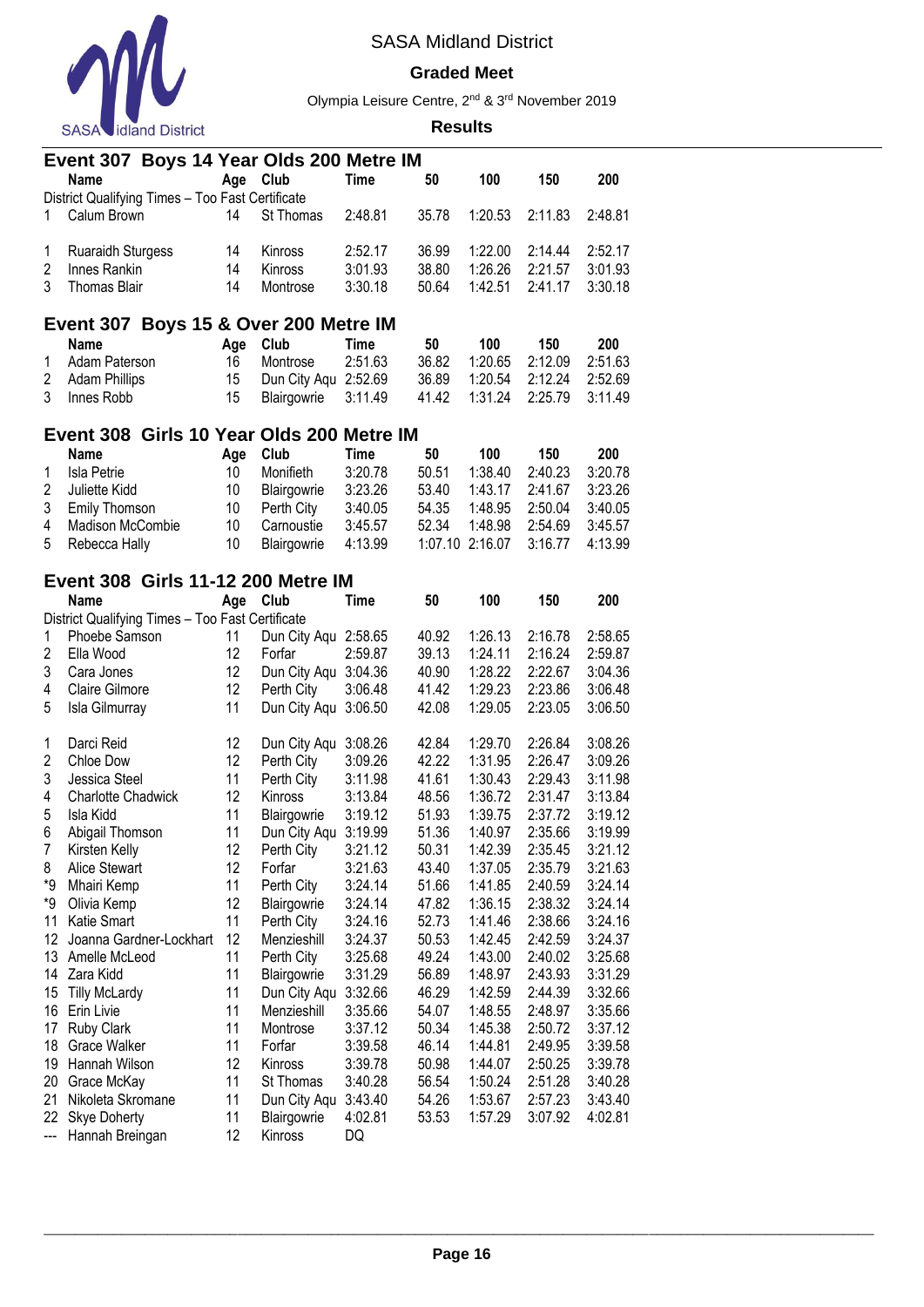

#### **Graded Meet**

Olympia Leisure Centre, 2nd & 3rd November 2019

#### **Results**

|                      | Event 308 Girls 13 Year Olds 200 Metre IM        |     |              |         |       |         |         |         |  |  |  |  |
|----------------------|--------------------------------------------------|-----|--------------|---------|-------|---------|---------|---------|--|--|--|--|
|                      | <b>Name</b>                                      | Age | Club         | Time    | 50    | 100     | 150     | 200     |  |  |  |  |
|                      | District Qualifying Times - Too Fast Certificate |     |              |         |       |         |         |         |  |  |  |  |
| 1                    | Ruby McIntee                                     | 13  | Menzieshill  | 2:56.97 | 40.78 | 1:23.29 | 2:17.91 | 2:56.97 |  |  |  |  |
| -1                   | <b>Bayley Morrison</b>                           | 13  | Forfar       | 2:58.32 | 40.97 | 1:26.71 | 2:19.40 | 2:58.32 |  |  |  |  |
| $\mathbf{2}^{\circ}$ | Zara Denson                                      | 13  | Monifieth    | 3:00.52 | 44.01 | 1:29.12 | 2:21.62 | 3:00.52 |  |  |  |  |
| 3                    | Macy Knight                                      | 13  | St Thomas    | 3:05.93 | 46.58 | 1:31.28 | 2:26.23 | 3:05.93 |  |  |  |  |
| 4                    | Dreanna Norris                                   | 13  | Perth City   | 3:06.57 | 41.81 | 1:30.28 | 2:23.29 | 3:06.57 |  |  |  |  |
| 5                    | Micaela Reid                                     | 13  | Montrose     | 3:13.31 | 46.20 | 1:34.45 | 2:31.41 | 3:13.31 |  |  |  |  |
| 6                    | Zoe Melville                                     | 13  | Dun City Aqu | 3:22.58 | 49.59 | 1:40.56 | 2:38.80 | 3:22.58 |  |  |  |  |
| 7                    | Zoe Davidson                                     | 13  | Blairgowrie  | 3:24.69 | 51.99 | 1:41.76 | 2:39.41 | 3:24.69 |  |  |  |  |
| 8                    | Lorna Young                                      | 13  | Kinross      | 3:27.60 | 51.57 | 1:43.69 | 2:39.01 | 3:27.60 |  |  |  |  |
| 9                    | Katelyn Clark                                    | 13  | St Thomas    | 3:51.16 | 53.37 | 1:55.18 | 2:59.67 | 3:51.16 |  |  |  |  |

# **Event 308 Girls 14 Year Olds 200 Metre IM**

|              | <b>Name</b>               | Age Club |             | Time                      | 50    | 100             | 150                              | 200     |  |
|--------------|---------------------------|----------|-------------|---------------------------|-------|-----------------|----------------------------------|---------|--|
| $\mathbf{1}$ | Alana Gruneberg-MacKenzie |          | 14          | Blairgowrie 2:59.21 38.30 |       |                 | 1:24.21  2:21.29  2:59.21        |         |  |
|              | 2 Ruby Stevenson          | 14       | Blairgowrie | 2:59.29                   | 38.70 |                 | 1:25.57  2:17.42  2:59.29        |         |  |
|              | 3 Hannah McSheffrey       | 14       | Forfar      | 2:59.50                   |       |                 | 39.65  1:26.15  2:16.98  2:59.50 |         |  |
|              | 4 Maeve Pakravan          | 14       | Kinross     | 3:07.38                   | 41.59 | 1:28.28 2:24.89 |                                  | 3:07.38 |  |
|              | 5 Edina Johnston          | 14       | Carnoustie  | 3:34.24                   |       |                 | 50.72 1:41.98 2:45.85 3:34.24    |         |  |

### **Event 308 Girls 15 & Over 200 Metre IM**

|                | <b>Name</b>                                      | Age | Club           | Time    | 50    | 100     | 150     | 200     |
|----------------|--------------------------------------------------|-----|----------------|---------|-------|---------|---------|---------|
|                | District Qualifying Times - Too Fast Certificate |     |                |         |       |         |         |         |
| 1              | Carolyn Rae                                      | 15  | Monifieth      | 2:44.98 | 37.74 | 1:20.23 | 2:07.46 | 2:44.98 |
| 1              | Dianne Kelly                                     | 15  | Perth City     | 2:59.33 | 41.33 | 1:26.18 | 2:17.64 | 2:59.33 |
| 2              | Lily Walker                                      | 16  | Menzieshill    | 3:00.09 | 41.20 | 1:25.86 | 2:17.21 | 3:00.09 |
| 3              | <b>Caitlin Downey</b>                            | 15  | Blairgowrie    | 3:02.92 | 40.20 | 1:24.80 | 2:18.22 | 3:02.92 |
| $\overline{4}$ | Samantha Morrison                                | 15  | Forfar         | 3:03.26 | 38.67 | 1:25.28 | 2:20.44 | 3:03.26 |
| 5              | Anna Woodhead                                    | 15  | Perth City     | 3:06.01 | 42.46 | 1:30.06 | 2:22.22 | 3:06.01 |
| 6              | Rhona Mason                                      | 15  | <b>Kinross</b> | 3:14.56 | 39.49 | 1:31.58 | 2:30.54 | 3:14.56 |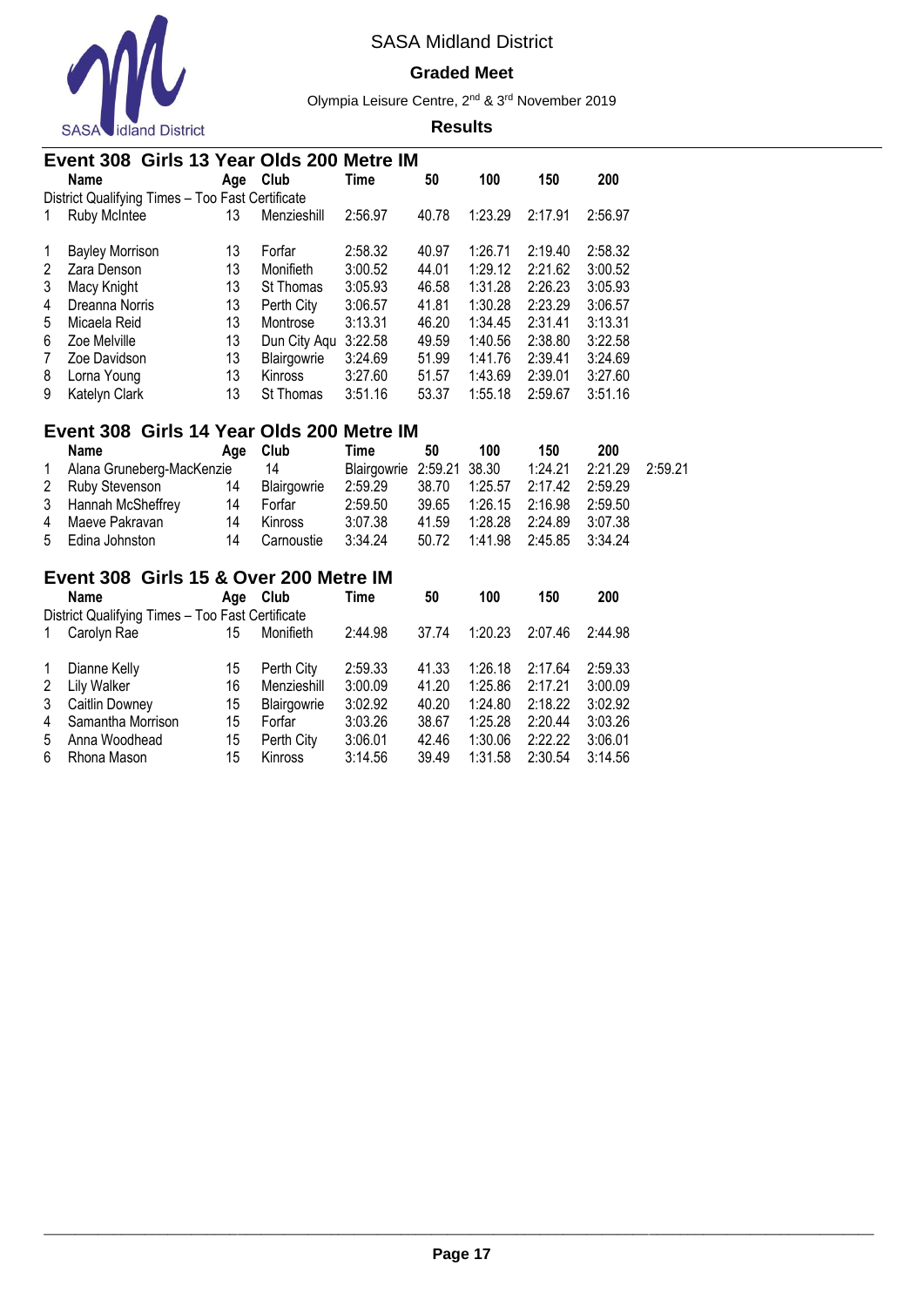

#### **Graded Meet**

Olympia Leisure Centre, 2nd & 3rd November 2019

#### **Results**

# **Event 401 Girls 10 Year Olds 100 Metre Freestyle**

|    | <b>Name</b>             | Age | Club         | Time    | 50    | 100     |
|----|-------------------------|-----|--------------|---------|-------|---------|
|    | Isla Petrie             | 10  | Monifieth    | 1:21.78 | 40.15 | 1:21.78 |
| 2  | Isabella Docherty       | 10  | Carnoustie   | 1:30.45 | 43.02 | 1:30.45 |
| 3  | Molly-Rose McTaggart    | 10  | Carnoustie   | 1:31.29 | 42.16 | 1:31.29 |
| 4  | Megan Storey            | 10  | Monifieth    | 1:32.36 | 43.34 | 1:32.36 |
| 5  | Cara McMahon            | 10  | Menzieshill  | 1:34.75 | 44.15 | 1:34.75 |
| 6  | <b>Beth Morrison</b>    | 10  | Forfar       | 1:38.15 | 46.61 | 1:38.15 |
| 7  | <b>Emily Storey</b>     | 10  | Monifieth    | 1:38.38 | 44.95 | 1:38.38 |
| 8  | Libby Wallace           | 10  | Menzieshill  | 1:38.60 | 45.93 | 1:38.60 |
| 9  | <b>Madison McCombie</b> | 10  | Carnoustie   | 1:39.33 | 48.00 | 1:39.33 |
| 10 | Rebecca Hally           | 10  | Blairgowrie  | 1:47.02 | 49.77 | 1:47.02 |
| 11 | Eva Ritchie             | 10  | Dun City Agu | 1:55.44 | 51.11 | 1:55.44 |

### **Event 401 Girls 11-12 100 Metre Freestyle**

|    | <b>Name</b>                                      | Age | Club         | Time    | 50    | 100     |
|----|--------------------------------------------------|-----|--------------|---------|-------|---------|
|    | District Qualifying Times - Too Fast Certificate |     |              |         |       |         |
| 1  | Phoebe Samson                                    | 11  | Dun City Aqu | 1:11.63 | 34.39 | 1:11.63 |
| 2  | Cara Jones                                       | 12  | Dun City Aqu | 1:14.04 | 36.42 | 1:14.04 |
| 3  | Chloe Dow                                        | 12  | Perth City   | 1:15.22 | 36.77 | 1:15.22 |
| 4  | Ella Wood                                        | 12  | Forfar       | 1:16.36 | 36.68 | 1:16.36 |
| 5  | Darci Reid                                       | 12  | Dun City Aqu | 1:16.63 | 37.13 | 1:16.63 |
| 6  | Julia Walker                                     | 11  | Menzieshill  | 1:16.68 | 36.76 | 1:16.68 |
| 1  | Zoe Neave                                        | 12  | Kinross      | 1:17.23 | 37.68 | 1:17.23 |
| 2  | Jessica Steel                                    | 11  | Perth City   | 1:17.92 | 37.05 | 1:17.92 |
| 3  | Gracie Thomson-Grieve                            | 12  | Menzieshill  | 1:19.61 | 36.94 | 1:19.61 |
| 4  | Abigail Thomson                                  | 11  | Dun City Aqu | 1:19.97 | 38.66 | 1:19.97 |
| 5  | Grace McCall                                     | 12  | Perth City   | 1:20.59 | 39.27 | 1:20.59 |
| 6  | Hannah Forbes                                    | 11  | Carnoustie   | 1:21.15 | 39.24 | 1:21.15 |
| 7  | <b>Charlotte Chadwick</b>                        | 12  | Kinross      | 1:21.55 | 40.20 | 1:21.55 |
| 8  | Kirsten Kelly                                    | 12  | Perth City   | 1:21.62 | 39.61 | 1:21.62 |
| 9  | Olivia Kemp                                      | 12  | Blairgowrie  | 1:23.90 | 40.55 | 1:23.90 |
|    | *10 Molly Brown                                  | 11  | St Thomas    | 1:24.94 | 41.12 | 1:24.94 |
|    | *10 Joanna Gardner-Lockhart                      | 12  | Menzieshill  | 1:24.94 | 41.64 | 1:24.94 |
| 12 | Lauren Elder                                     | 12  | Forfar       | 1:24.96 | 40.04 | 1:24.96 |
| 13 | <b>Katie Smart</b>                               | 11  | Perth City   | 1:25.28 | 40.48 | 1:25.28 |
| 14 | Mhairi Kemp                                      | 11  | Perth City   | 1:25.39 | 41.47 | 1:25.39 |
| 15 | <b>Tilly McLardy</b>                             | 11  | Dun City Aqu | 1:26.45 | 41.55 | 1:26.45 |
| 16 | Lucy Cumming                                     | 11  | Kinross      | 1:26.52 | 41.01 | 1:26.52 |
| 17 | Rachel Sandeman                                  | 11  | Dun City Aqu | 1:26.54 | 41.56 | 1:26.54 |
| 18 | <b>Alice Stewart</b>                             | 12  | Forfar       | 1:26.76 | 41.61 | 1:26.76 |
| 19 | Annie Mackenzie                                  | 11  | Dun City Aqu | 1:26.96 | 39.90 | 1:26.96 |
| 20 | Erin Livie                                       | 11  | Menzieshill  | 1:27.45 | 41.14 | 1:27.45 |
| 21 | <b>Ruby Clark</b>                                | 11  | Montrose     | 1:29.14 | 42.33 | 1:29.14 |
| 22 | Grace McKay                                      | 11  | St Thomas    | 1:30.81 | 44.06 | 1:30.81 |
| 23 | Annabelle Ferguson                               | 11  | Carnoustie   | 1:31.09 | 44.66 | 1:31.09 |
| 24 | Faye Aitchison                                   | 11  | Dun City Aqu | 1:31.11 | 43.39 | 1:31.11 |
| 25 | Nikoleta Skromane                                | 11  | Dun City Aqu | 1:31.30 | 44.75 | 1:31.30 |
| 26 | Isla Davis                                       | 11  | Blairgowrie  | 1:32.59 | 42.68 | 1:32.59 |
| 27 | <b>Skye Doherty</b>                              | 11  | Blairgowrie  | 1:35.29 | 45.71 | 1:35.29 |
| 28 | Daisy Luhman                                     | 11  | Dun City Aqu | 1:41.18 | 46.87 | 1:41.18 |
| 29 | Lucy Boyd                                        | 12  | Montrose     | 1:42.59 | 44.02 | 1:42.59 |
| 30 | Ellie Crighton                                   | 11  | Blairgowrie  | 1:43.75 | 49.80 | 1:43.75 |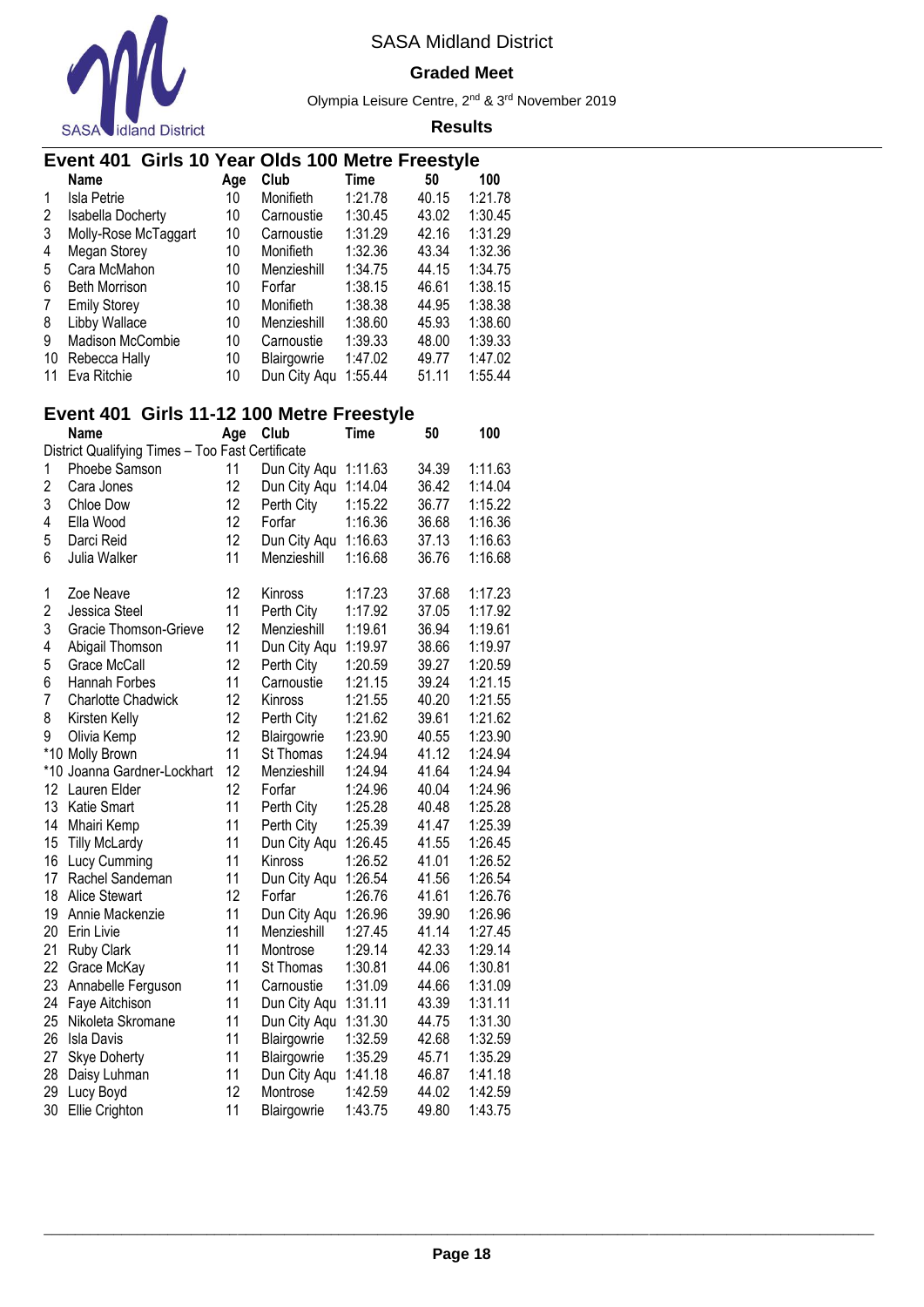

#### **Graded Meet**

Olympia Leisure Centre, 2nd & 3rd November 2019

#### **Results**

# **Event 402 Boys 10 Year Olds 100 Metre Freestyle**

| Name             |             | Age Club             | Time    | 50    | 100     |
|------------------|-------------|----------------------|---------|-------|---------|
| 1 Finlay Bruce   |             | 10 Perth City        | 1:22.91 | 38.93 | 1:22.91 |
| 2 Angus Watson   | 10          | Blairgowrie 1:26.11  |         | 42.58 | 1:26.11 |
| 3 Eden Reid      | $10 \qquad$ | Dun City Agu 1:32.98 |         | 41.31 | 1:32.98 |
| 4 Coinneach Adam | 10          | Perth City 1:33.39   |         | 43.94 | 1:33.39 |

# **Event 402 Boys 11-12 100 Metre Freestyle**

|    | Name                                             | Age | Club         | Time         | 50    | 100     |
|----|--------------------------------------------------|-----|--------------|--------------|-------|---------|
|    | District Qualifying Times - Too Fast Certificate |     |              |              |       |         |
| 1  | Duncan Crichton                                  | 12  | Kinross      | 1:11.58      | 35.37 | 1:11.58 |
| 1  | Alexander McGregor                               | 11  | Perth City   | 1:14.83      | 36.14 | 1:14.83 |
| 2  | <b>Thomas Pritchard</b>                          | 11  | Kinross      | 1:15.78      | 36.49 | 1:15.78 |
| 3  | Hamish Queen                                     | 12  | Perth City   | 1:20.57      | 37.53 | 1:20.57 |
| 4  | Finlay Ridler                                    | 12  | Perth City   | 1:23.55      | 39.37 | 1:23.55 |
| 5  | Dylan Wilson                                     | 11  | Perth City   | 1:23.69      | 40.68 | 1:23.69 |
| 6  | Kaleb Simpson                                    | 11  | Montrose     | 1:23.89      | 40.66 | 1:23.89 |
| 7  | Cameron Duncan                                   | 12  | Dun City Aqu | 1:24.24      | 38.45 | 1:24.24 |
| 8  | <b>Glen Downey</b>                               | 11  | Blairgowrie  | 1:24.54      | 40.71 | 1:24.54 |
| 9  | Gavin Aitchison                                  | 11  | Dun City Agu | 1:24.82      | 41.58 | 1:24.82 |
| 10 | Finlay Young                                     | 11  | Monifieth    | 1:26.44      | 42.10 | 1:26.44 |
| 11 | Euan Webster                                     | 11  | Monifieth    | 1:28.32      | 41.35 | 1:28.32 |
| 12 | Thomas Robertson                                 | 12  | Menzieshill  | 1:28.41      | 40.89 | 1:28.41 |
| 13 | Jack Boyd                                        | 11  | Montrose     | 1:29.63      | 42.00 | 1:29.63 |
| 14 | Joel Van Blerk                                   | 11  | Dun City Aqu | 1:33.24      | 44.82 | 1:33.24 |
| 15 | Ruaridh Findlay                                  | 11  | Dun City Aqu | 1:33.54      | 42.85 | 1:33.54 |
| 16 | Nathan Miller                                    | 11  | Carnoustie   | 1:33.91      | 44.98 | 1:33.91 |
| 17 | Matthew Pogorzelec                               | 11  | Monifieth    | 1:34.1445.42 |       | 1:34.14 |
| 18 | Kirk Robb                                        | 12  | Blairgowrie  | 1:43.59      | 48.52 | 1:43.59 |

### **Event 403 Girls 13 Year Olds 100 Metre Backstroke**

|   | Name                                             | Age | Club        | Time    | 50    | 100     |  |  |  |  |  |
|---|--------------------------------------------------|-----|-------------|---------|-------|---------|--|--|--|--|--|
|   | District Qualifying Times - Too Fast Certificate |     |             |         |       |         |  |  |  |  |  |
| 1 | Ruby McIntee                                     | 13  | Menzieshill | 1:20.95 | 39.73 | 1:20.95 |  |  |  |  |  |
| 2 | Kayla Bain                                       | 13  | Menzieshill | 1:21.21 | 39.82 | 1:21.21 |  |  |  |  |  |
| 3 | Zara Denson                                      | 13  | Monifieth   | 1:21.48 | 40.48 | 1:21.48 |  |  |  |  |  |
|   |                                                  |     |             |         |       |         |  |  |  |  |  |
| 1 | <b>Bayley Morrison</b>                           | 13  | Forfar      | 1:22.53 | 41.07 | 1:22.53 |  |  |  |  |  |
| 2 | Macy Knight                                      | 13  | St Thomas   | 1:24.78 | 41.00 | 1:24.78 |  |  |  |  |  |
| 3 | Dreanna Norris                                   | 13  | Perth City  | 1:27.21 | 42.70 | 1:27.21 |  |  |  |  |  |
| 4 | <b>Holly Shepherd</b>                            | 13  | Forfar      | 1:30.15 | 43.96 | 1:30.15 |  |  |  |  |  |
| 5 | Zoe Davidson                                     | 13  | Blairgowrie | 1:32.42 | 45.27 | 1:32.42 |  |  |  |  |  |
|   |                                                  |     |             |         |       |         |  |  |  |  |  |

# **Event 403 Girls 14 Year Olds 100 Metre Backstroke**

| Name                      | Aae | Club        | Time                      | 50            | 100     |         |
|---------------------------|-----|-------------|---------------------------|---------------|---------|---------|
| Alana Gruneberg-MacKenzie |     | 14          | Blairgowrie 1:22.77 39.35 |               |         | 1:22.77 |
| 2 Maeve Pakravan          | 14  | Kinross     | 1:27.06                   | 43.17 1:27.06 |         |         |
| 3 Ruby Stevenson          | 14  | Blairgowrie | 1:27.52                   | 42.59         | 1:27.52 |         |
| 4 Edina Johnston          | 14  | Carnoustie  | 1:35.70                   | 47.13         | 1:35.70 |         |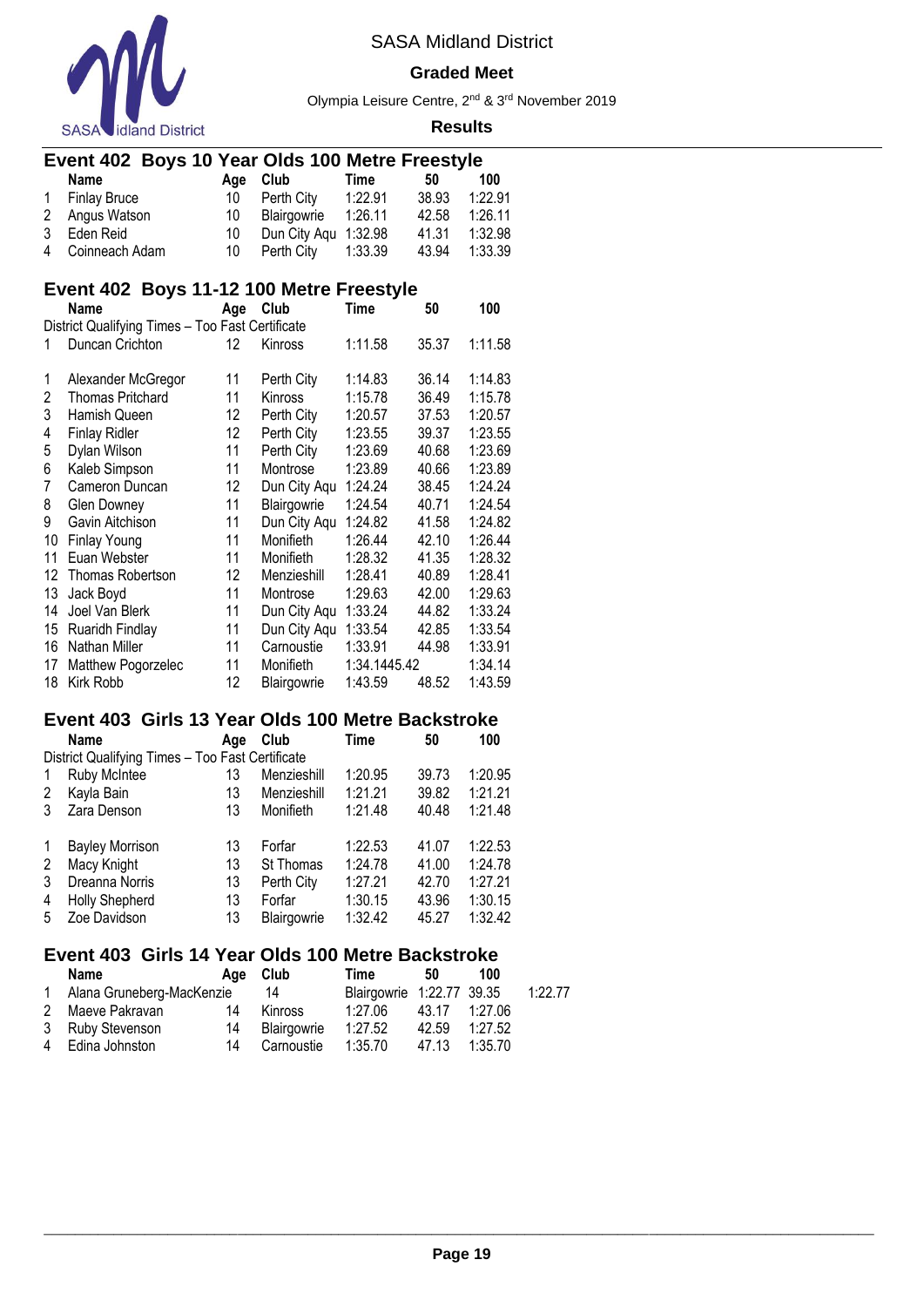

#### **Graded Meet**

Olympia Leisure Centre, 2nd & 3rd November 2019

#### **Results**

# **Event 403 Girls 15 & Over 100 Metre Backstroke**  $A$ ge **Club**

| District Qualifying Times - Too Fast Certificate |                   |    |                  |         |                 |         |  |  |  |
|--------------------------------------------------|-------------------|----|------------------|---------|-----------------|---------|--|--|--|
|                                                  | Carolyn Rae       | 15 | Monifieth        | 1:18.78 | 38.89           | 1:18.78 |  |  |  |
| 1                                                | Rebecca Spalding  | 16 | Menzieshill      | 1:21.02 | 39.49           | 1:21.02 |  |  |  |
| 2                                                | Lily Walker       | 16 | Menzieshill      | 1:23.90 | 41.00           | 1:23.90 |  |  |  |
| 3                                                | Samantha Morrison | 15 | Forfar           | 1:24.92 | 41.77           | 1:24.92 |  |  |  |
| 4                                                | Anthonia Nadine   | 16 | Menzieshill      | 1:29.63 | 42.53           | 1:29.63 |  |  |  |
| 5                                                | Kirsty Reid       | 15 | Forfar           | 1:30.39 | 45.16           | 1:30.39 |  |  |  |
| 6                                                | Samantha Barlow   | 16 | Menzieshill      | 1:32.82 | 44.44           | 1:32.82 |  |  |  |
| 7                                                | <b>Beth Greig</b> | 19 | <b>St Thomas</b> | 2:07.55 | 1:02.45 2:07.55 |         |  |  |  |

# **Event 404 Boys 13 Year Olds 100 Metre Backstroke**

| <b>Name</b>                                      |    | Age Club             | Time    | 50    | 100     |
|--------------------------------------------------|----|----------------------|---------|-------|---------|
| District Qualifying Times - Too Fast Certificate |    |                      |         |       |         |
| 1 Hayden McKenzie                                | 13 | Kinross              | 1:23.28 | 40.13 | 1:23.28 |
|                                                  |    |                      |         |       |         |
| 1 Arran Sutherland                               | 13 | Menzieshill 1:37.23  |         | 47.02 | 1:37.23 |
| 2 Leonard Skromans                               | 13 | Dun City Agu 1:43.28 |         | 51.20 | 1:43.28 |
| --- Archie McKay                                 | 13 | St Thomas            | DO.     |       |         |

### **Event 404 Boys 14 Year Olds 100 Metre Backstroke**

| Name              |    | Age Club | Time    | 50 | 100           |
|-------------------|----|----------|---------|----|---------------|
| Ruaraidh Sturgess | 14 | Kinross  | 1:27.34 |    | 42.86 1:27.34 |

### **Event 404 Boys 15 & Over 100 Metre Backstroke**

| Name            | Age Club                | Time    | -50 | 100           |
|-----------------|-------------------------|---------|-----|---------------|
| 1 Adam Phillips | 15 Dun City Agu 1:17.73 |         |     | 37.88 1:17.73 |
| 2 Adam Paterson | 16 Montrose             | 1:23.75 |     | 41.30 1:23.75 |

### **Event 405 Girls 10 Year Olds 200 Metre Breaststroke**

|   | Name                   |    | Age Club    | Time    | 50    | 100                     | 150 | 200     |
|---|------------------------|----|-------------|---------|-------|-------------------------|-----|---------|
| 1 | Isabella Docherty      | 10 | Carnoustie  | 3:59.67 | 54.22 | 1:56.68 3:00.53         |     | 3:59.67 |
| 2 | Isla Petrie            | 10 | Monifieth   | 4:02.13 | 57.48 | 1:59.27 3:01.87         |     | 4:02.13 |
|   | 3 Rebecca Hally        | 10 | Blairgowrie | 4:03.32 | 54.22 | 1:57.73 3:02.22         |     | 4:03.32 |
|   | 4 Molly-Rose McTaggart | 10 | Carnoustie  | 4:14.64 | 58.98 | 2:03.98 3:10.36         |     | 4:14.64 |
|   | 5 Madison McCombie     | 10 | Carnoustie  | 4:16.40 |       | 1:02.56 2:10.94 3:16.35 |     | 4:16.40 |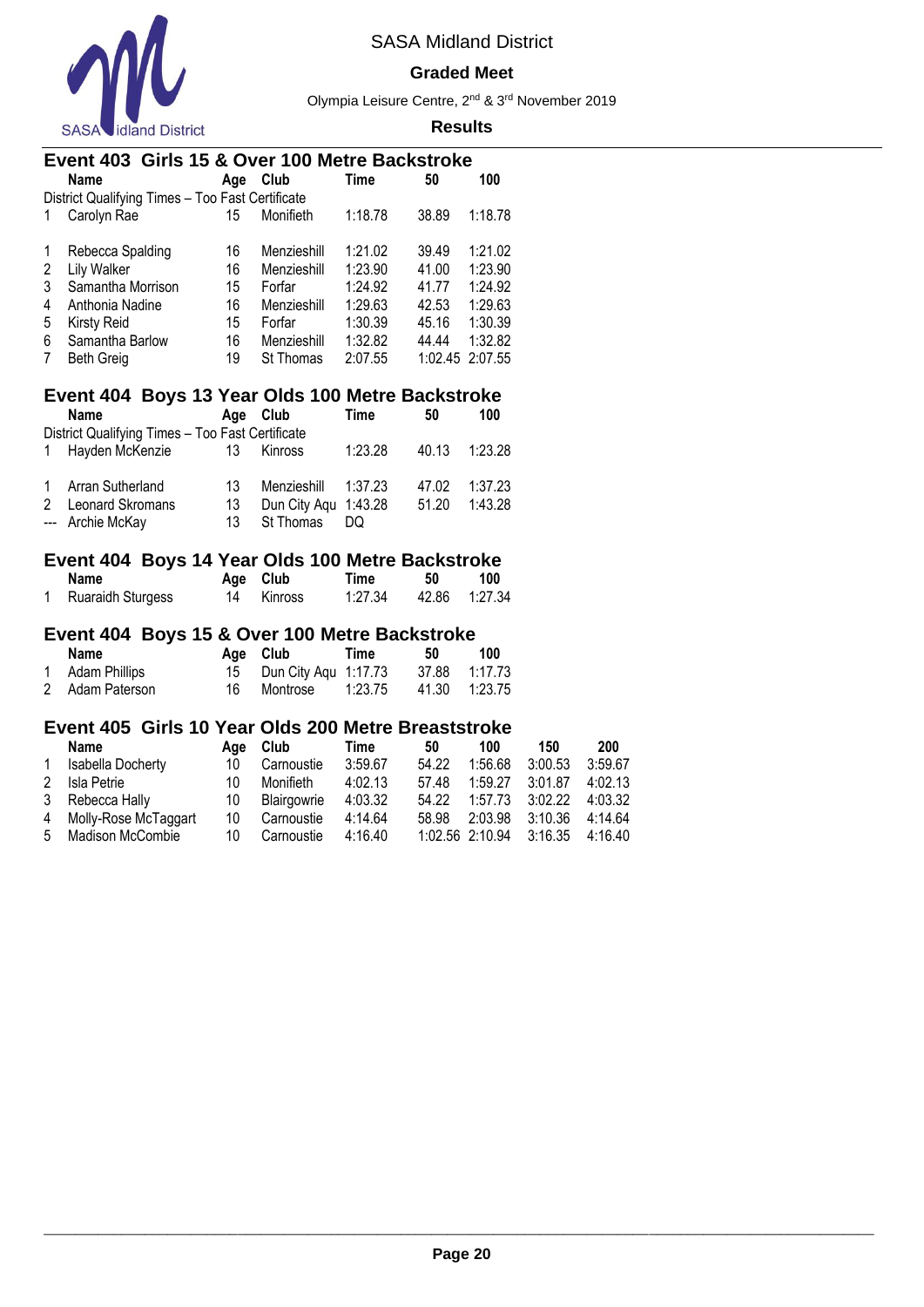

#### **Graded Meet**

Olympia Leisure Centre, 2nd & 3rd November 2019

|                         | Event 405 Girls 11-12 200 Metre Breaststroke                     |     |                      |             |       |                 |         |         |
|-------------------------|------------------------------------------------------------------|-----|----------------------|-------------|-------|-----------------|---------|---------|
|                         | Name                                                             | Age | Club                 | <b>Time</b> | 50    | 100             | 150     | 200     |
|                         | District Qualifying Times - Too Fast Certificate                 |     |                      |             |       |                 |         |         |
| $\mathbf{1}$            | Phoebe Samson                                                    | 11  | Dun City Aqu 3:18.18 |             | 45.31 | 1:35.60         | 2:27.16 | 3:18.18 |
| $\overline{\mathbf{c}}$ | Abigail Thomson                                                  | 11  | Dun City Aqu 3:24.71 |             | 46.97 | 1:39.83         | 2:33.57 | 3:24.71 |
| 3                       | Ella Wood                                                        | 12  | Forfar               | 3:27.63     | 47.45 | 1:39.93         | 2:33.70 | 3:27.63 |
| 4                       | Lia Pert                                                         | 12  | St Thomas            | 3:31.37     | 49.22 | 1:43.77         | 2:39.09 | 3:31.37 |
| 5                       | Julia Walker                                                     | 11  | Menzieshill          | 3:31.98     | 49.97 | 1:45.00         | 2:39.93 | 3:31.98 |
| 6                       | <b>Charlotte Chadwick</b>                                        | 12  | Kinross              | 3:31.99     | 50.82 | 1:45.11         | 2:39.10 | 3:31.99 |
| 1                       | <b>Claire Gilmore</b>                                            | 12  | Perth City           | 3:35.58     | 50.50 | 1:45.47         | 2:41.30 | 3:35.58 |
| $\overline{c}$          | Katie Fraser                                                     | 12  | Kinross              | 3:35.85     | 49.81 | 1:46.26         | 2:41.66 | 3:35.85 |
| 3                       | Hannah Forbes                                                    | 11  | Carnoustie           | 3:35.92     | 49.61 | 1:44.89         | 2:41.09 | 3:35.92 |
| 4                       | Katie Smart                                                      | 11  | Perth City           | 3:37.83     | 50.29 | 1:46.26         | 2:42.54 | 3:37.83 |
| 5                       | Lauren Elder                                                     | 12  | Forfar               | 3:40.19     | 50.13 | 1:46.59         | 2:44.37 | 3:40.19 |
| 6                       | Gracie Thomson-Grieve                                            | 12  | Menzieshill          | 3:41.29     | 48.85 | 1:46.80         | 2:44.68 | 3:41.29 |
| 7                       | Amelle McLeod                                                    | 11  | Perth City           | 3:43.67     | 51.36 | 1:49.32         | 2:47.74 | 3:43.67 |
| 8                       | Erin Livie                                                       | 11  | Menzieshill          | 3:46.39     | 51.40 | 1:49.89         | 2:49.76 | 3:46.39 |
| 9                       | Grace McKay                                                      | 11  | St Thomas            | 3:50.89     | 53.27 | 1:52.83         | 2:52.78 | 3:50.89 |
| 10                      | Mhairi Kemp                                                      | 11  | Perth City           | 3:51.11     | 52.51 | 1:52.50         | 2:53.18 | 3:51.11 |
| 11                      | <b>Isla Davis</b>                                                | 11  | Blairgowrie          | 3:55.39     | 53.53 | 1:53.40         | 2:54.59 | 3:55.39 |
| 12                      | <b>Tilly McLardy</b>                                             | 11  | Dun City Aqu         | 3:56.17     | 53.38 | 1:53.92         | 2:55.71 | 3:56.17 |
| 13                      | Joanna Gardner-Lockhart                                          | 12  | Menzieshill          | 3:57.17     | 55.03 | 1:56.16         | 2:58.02 | 3:57.17 |
| 14                      | Hannah Breingan                                                  | 12  | Kinross              | 3:58.11     | 55.24 | 1:57.67         | 3:00.39 | 3:58.11 |
| 15                      | Zoe Neave                                                        | 12  | Kinross              | 4:00.97     | 56.06 | 1:59.15         | 3:02.59 | 4:00.97 |
| 16                      | Molly Brown                                                      | 11  | St Thomas            | 4:01.52     | 56.18 | 1:58.92         | 3:02.18 | 4:01.52 |
| 17                      | Nikoleta Skromane                                                | 11  | Dun City Aqu 4:02.38 |             | 53.60 | 1:58.04         | 3:02.68 | 4:02.38 |
| 18                      | Ellie Crighton                                                   | 11  | Blairgowrie          | 4:29.94     |       | 1:01.98 2:11.39 | 3:21.40 | 4:29.94 |
| 19                      | <b>Skye Doherty</b>                                              | 11  | Blairgowrie          | 4:42.33     |       | 1:04.02 2:15.65 | 3:28.31 | 4:42.33 |
| ---                     | Manon Schembri                                                   | 11  | Perth City           | DQ          |       |                 |         |         |
| ---                     | Cara Jones                                                       | 12  | Dun City Aqu         | DQ          |       |                 |         |         |
|                         | Event 405 Girls 13 Year Olds 200 Metre Breaststroke              |     |                      |             |       |                 |         |         |
|                         | <b>Name</b>                                                      | Age | Club                 | <b>Time</b> | 50    | 100             | 150     | 200     |
| 1                       | Dreanna Norris                                                   | 13  | Perth City           | 3:26.81     | 47.95 | 1:41.68         | 2:35.58 | 3:26.81 |
| 2                       | Zoe Davidson                                                     | 13  | Blairgowrie          | 3:28.53     | 47.31 | 1:41.39         | 2:36.45 | 3:28.53 |
| 3                       | Macy Knight                                                      | 13  | St Thomas            | 3:28.87     | 47.39 | 1:41.15         | 2:35.46 | 3:28.87 |
| 4                       | Lorna Young                                                      | 13  | Kinross              | 3:40.55     | 49.16 | 1:46.14         | 2:43.42 | 3:40.55 |
|                         | --- Sophia Docherty                                              | 13  | Carnoustie           | DQ          |       |                 |         |         |
|                         | Event 405 Girls 14 Year Olds 200 Metre Breaststroke              |     |                      |             |       |                 |         |         |
|                         | <b>Name</b>                                                      | Age | Club                 | <b>Time</b> | 50    | 100             | 150     | 200     |
|                         | District Qualifying Times - Too Fast Certificate                 |     |                      |             |       |                 |         |         |
| 1                       | Hannah McSheffrey                                                | 14  | Forfar               | 3:09.88     | 43.42 | 1:32.76         | 2:23.11 | 3:09.88 |
| 2                       | Ruby Stevenson                                                   | 14  | Blairgowrie          | 3:17.47     | 45.82 | 1:35.86         | 2:27.50 | 3:17.47 |
| 1                       | Maeve Pakravan                                                   | 14  | Kinross              | 3:41.09     | 51.69 | 1:48.97         | 2:46.78 | 3:41.09 |
|                         | Event 405 Girls 15 & Over 200 Metre Breaststroke                 |     |                      |             |       |                 |         |         |
|                         | <b>Name</b>                                                      | Age | Club                 | Time        | 50    | 100             | 150     | 200     |
| 1                       | District Qualifying Times - Too Fast Certificate<br>Dianne Kelly | 15  | Perth City           | 3:11.84     | 44.20 | 1:33.54         | 2:23.58 | 3:11.84 |
| 1                       | Anna Woodhead                                                    | 15  | Perth City           | 3:19.30     | 45.59 | 1:35.85         | 2:27.78 | 3:19.30 |
| 2                       | Rachel Allan                                                     | 15  | Forfar               | 3:29.25     | 45.79 | 1:38.18         | 2:34.73 | 3:29.25 |